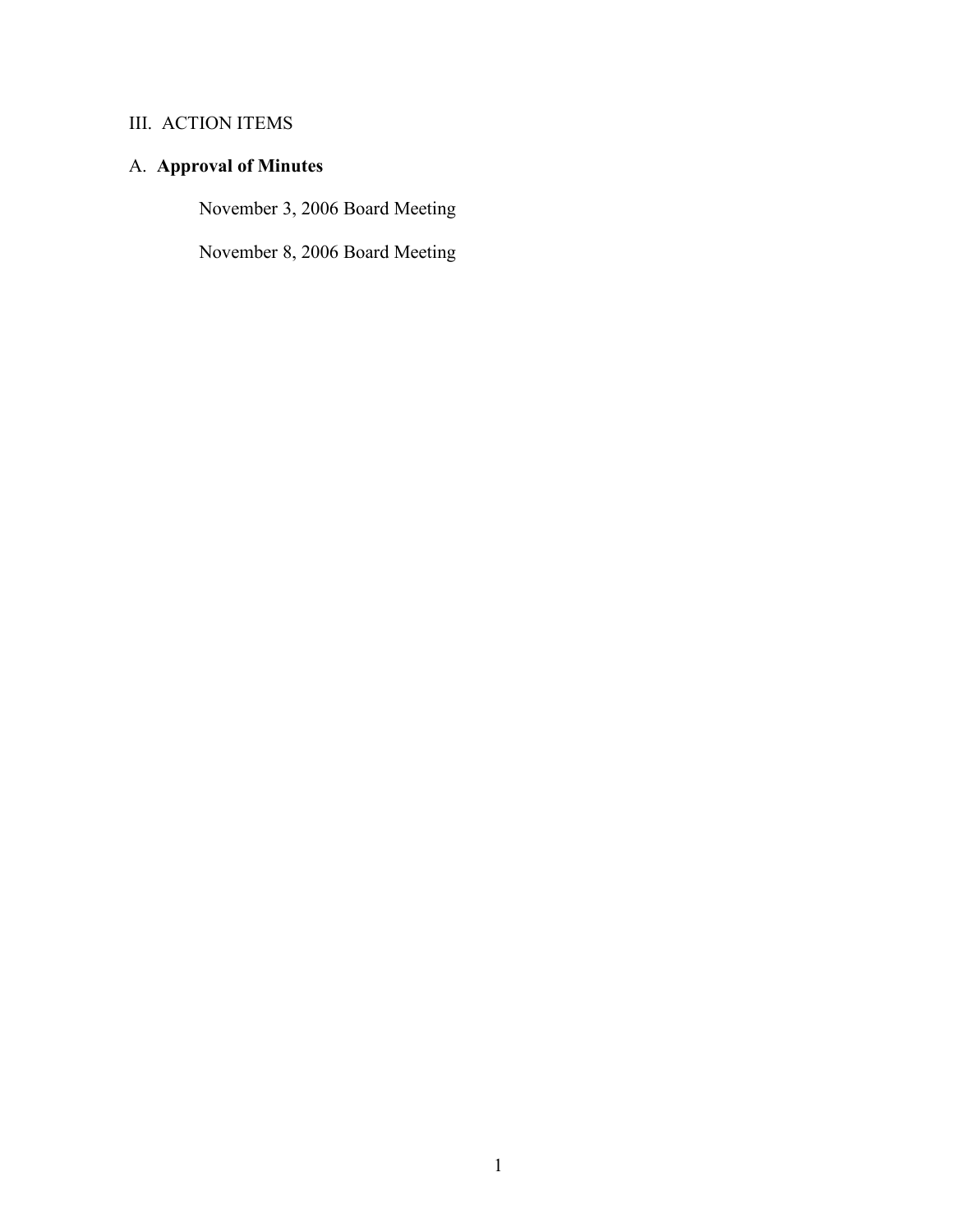### B. **Amendment to the Alumni Association Contract**

At the June 23, 2006 meeting of the Eastern Illinois University Board of Trustees, the Board voted to approve the master contract between the Board of Trustees of Eastern Illinois University and the Eastern Illinois University Alumni Association, Inc.

The following revision to this contract is being presented to the Board of Trustees for their consideration:

Section 10 a<sup>-</sup>

#### **Currently reads as follows:**

Through June 30, 2006, the University shall use the premises for its office of the Dean of the College of Arts and Humanities, related support staff, and such other purposes as the parties may from time to time agree. Two parking places will be provided for the Dean's staff.

#### **Proposed revision:**

Through **June 30, 2008**, the University shall use the premises for its office of the Dean of the College of Arts and Humanities, related support staff, and such other purposes as the parties may from time to time agree. Two parking places will be provided for the Dean's staff.

**It is recommended that the Board of Trustees approve this revision to the master contract between the Board of Trustees of Eastern Illinois University and the Eastern Illinois University Alumni Association, Inc.**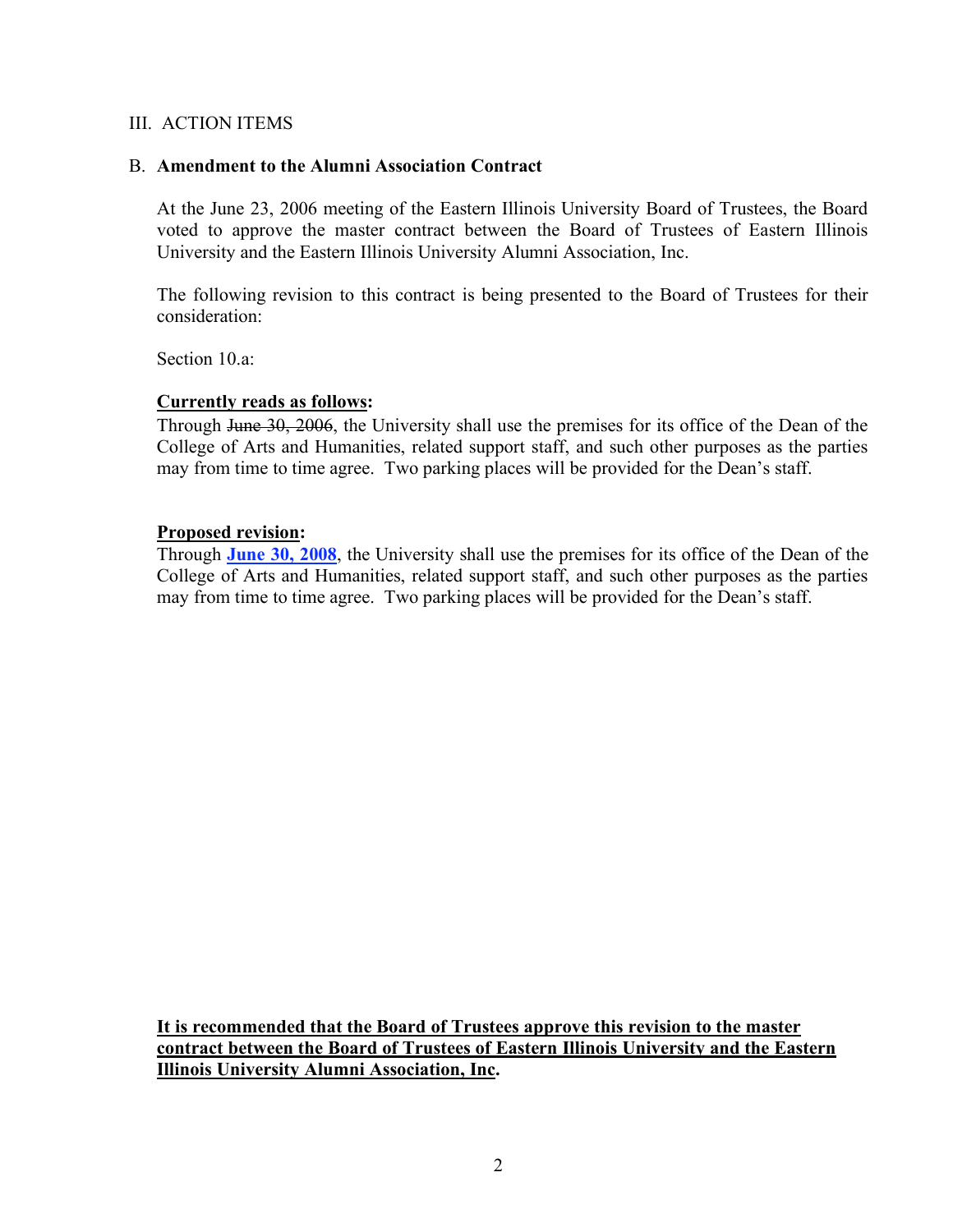### C. **Revision to the EIU Mission Statement [First Reading]**

### **Current EIU Mission Statement**

Eastern Illinois University offers superior yet accessible undergraduate and graduate education. Students learn the methods and outcomes of free inquiry in the arts, sciences, humanities, and professions, guided by a faculty known for its commitment to teaching, research/creative activity, and service. The University community strives to create an educational and cultural environment in which students refine their abilities to reason and to communicate clearly so as to become responsible citizens in a diverse world.

### **Proposed Revised EIU Mission Satement – Approved by CUPB on October 20, 2006**

Eastern Illinois University is a public comprehensive university that offers superior, accessible undergraduate and graduate education. Students learn the methods and results of free and rigorous inquiry in the arts, humanities, sciences, and professions, guided by a faculty known for its excellence in teaching, research, creative activity, and service. The University community is committed to diversity and inclusion and fosters opportunities for student-faculty scholarship and applied learning experiences within a student-centered campus culture. Throughout their education, students refine their abilities to reason and to communicate clearly so as to become responsible citizens and leaders.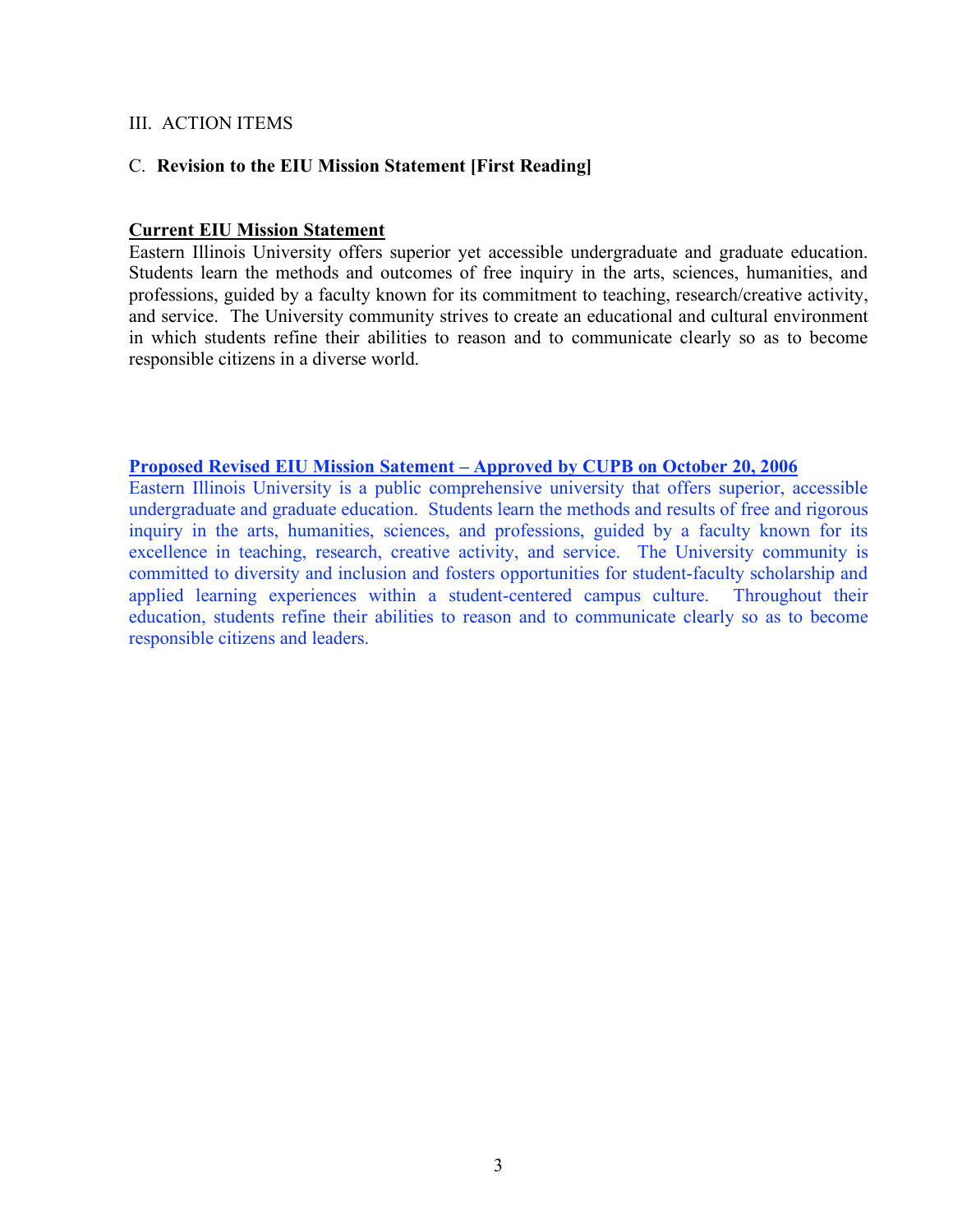### D. **Revision to Board** *Regulations* **[First Reading]**



Regulations

SECTION: IV. Students

Issued: January 26, 1998

#### **IV. STUDENTS**

A. Admission Policies

The University shall develop policies for the admission of undergraduate and graduate students. The policies shall become effective when approved by the President and shall be:

- 1. Consistent with the Board's commitment to equal opportunity for qualified students to attend the University.
- 2. Consistent with admission standards approved by the Board of Higher Education.
- 3. Published in appropriate university catalogs.

The President shall submit a report to the Board any change in the admission policies.

- B. Student Financial Aid
	- 1. Definition

Student financial aid includes tuition waivers, scholarships, grants, loans, and employment opportunities which are provided for students to assist them in meeting the costs of university attendance whether from university, state, federal, or private resources.

2. Financial Aid Policies

The University shall develop policies for the administration of its financial aid program. The policies shall become effective when approved by the President.

Financial aid policies shall be consistent with the Board's commitment to provide an equal opportunity to qualified Illinois residents to attend the University. The policies shall include the following provisions and such other provisions as are necessary and appropriate:

a. Policies and procedures concerning the award of tuition waivers. The policies and procedures shall describe all tuition waivers issued by the University and the criteria for their award. The policies and procedures shall comply with Board of Higher Education tuition waiver policies and the other applicable laws, policies, rules, or requirements.

In compliance with 110 ILCS 665/10-90, the University's policies and procedures for the award of tuition waivers shall provide that each eligible child of any Illinois Public University employee who has been employed for at least 7 years by an Illinois Public University shall, upon proper application and verification of eligibility, be offered a 50% tuition waiver for any academic year for which he or she:

(1) is under the age of 25 at the commencement of the academic year during which the partial tuition waiver is to be effective. Eligibility for this purpose will be verified on a year-by-year basis;

(2) qualifies for admission under the same admissions requirements, standards, and policies which the University generally applies to applicants for admission to its respective undergraduate programs;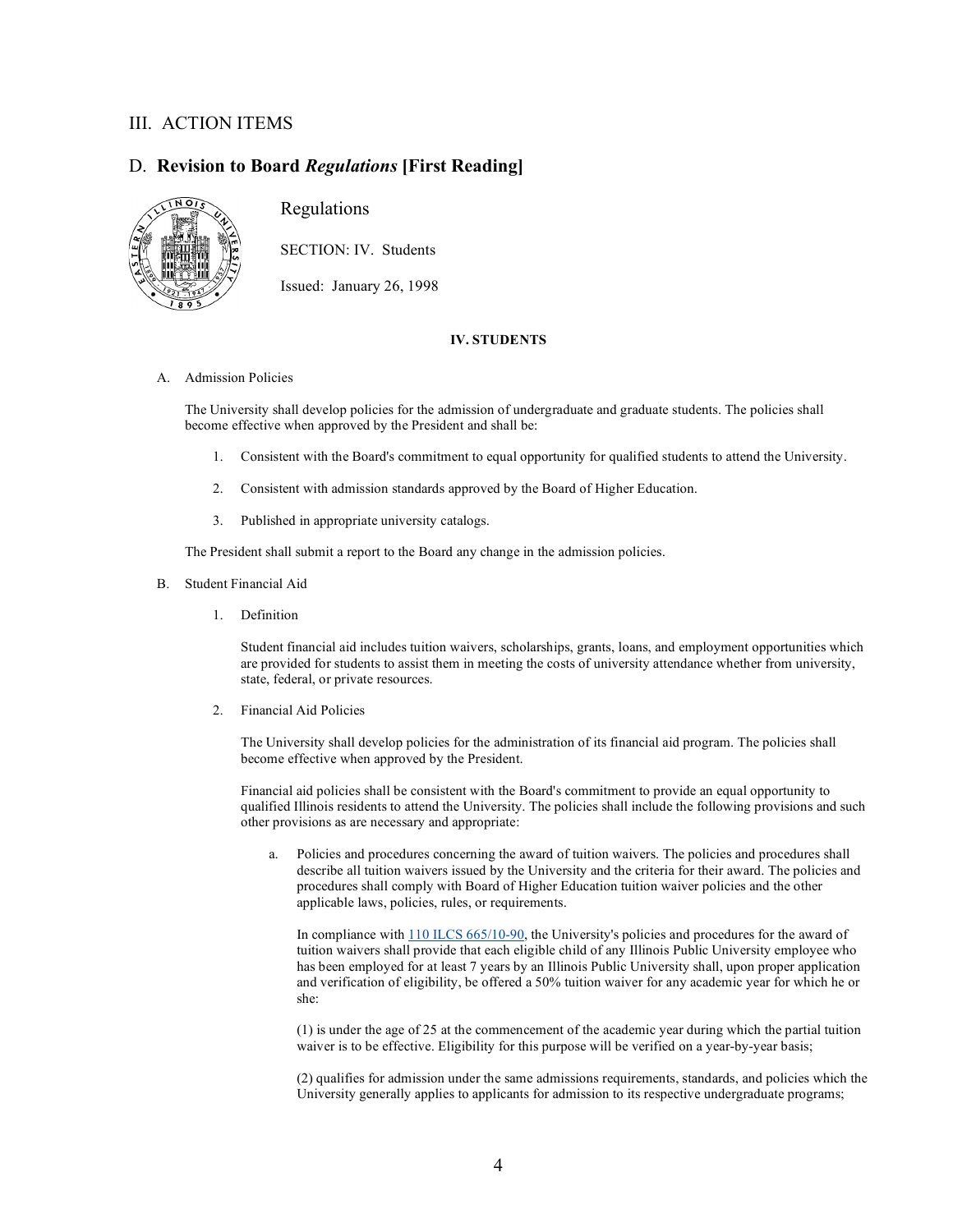#### D. **Revision to Board** *Regulations* **[First Reading] (Cont.)**

(3) is the natural, adopted, or step-child of a current University employee who has been employed for a total of at least 7 cumulative years. Academic years shall count as calendar years for those employees normally employed on an academic year basis. Employment which is or was contingent upon an individual's status as an enrolled student shall not be counted as part of this 7 cumulative years of employment;

(4) has, if the application is for a renewal of the award, maintained satisfactory academic progress toward graduation as this would be determined by the established rules of the University; and

(5) has not expended a total of 4 years of undergraduate 50% tuition waiver benefits as provided under this section. For purposes of this subsection, 4 years shall be considered to be either 12 academic terms or the number of hours necessary to complete an undergraduate degree as defined by the University, whichever is completed first.

- b. Policies and procedures concerning the employment and compensation of student hourly workers. The policies and procedures shall comply with the rules of the State Universities Civil Service System and with applicable state and federal employment law.
- c. Policies and procedures concerning the appointment, hours of work, and compensation of graduate assistants. Graduate assistants may not hold faculty rank and must hold at least the baccalaureate degree or its equivalent.
- 3. Financial Aid Report

The President shall submit an annual report to the Board on student financial aid programs at the University.

#### C. Residency Status

1. Definitions

For purposes of this regulation, the following definitions pertain:

- a. An "adult student" is a student who is eighteen or more years of age.
- b. A "minor student" is a student who is less than eighteen years of age.
- c. An "emancipated minor student" is a completely self-supporting student who is less than eighteen years of age. Marriage or active military service shall be regarded as effecting the emancipation of minors, whether male or female, for the purposes of this regulation.
- d. "Residence" means legal domicile. Voter registration, filing of tax returns, proper license and registration for driving or ownership of a vehicle, and other such transactions may verify intent of residence in a state. Neither length of university attendance nor continued presence in the university community during vacation periods shall be construed to be proof of Illinois residence. Except as otherwise provided in this regulation, no parent or legal or natural guardian will be considered a resident unless the parent or guardian maintains a bona fide and permanent residence in Illinois, except when temporarily absent from Illinois, with no intention of changing his or her legal residence to some other state or country.
- 2. Residency Determination

The University shall determine the residency status of each student enrolled in the University for the purpose of determining whether the student is assessed in-state or out-of-state tuition. Each applicant for admission to the University shall submit at the time of application evidence for determination of residency. The office responsible for admissions shall make a determination of residency status.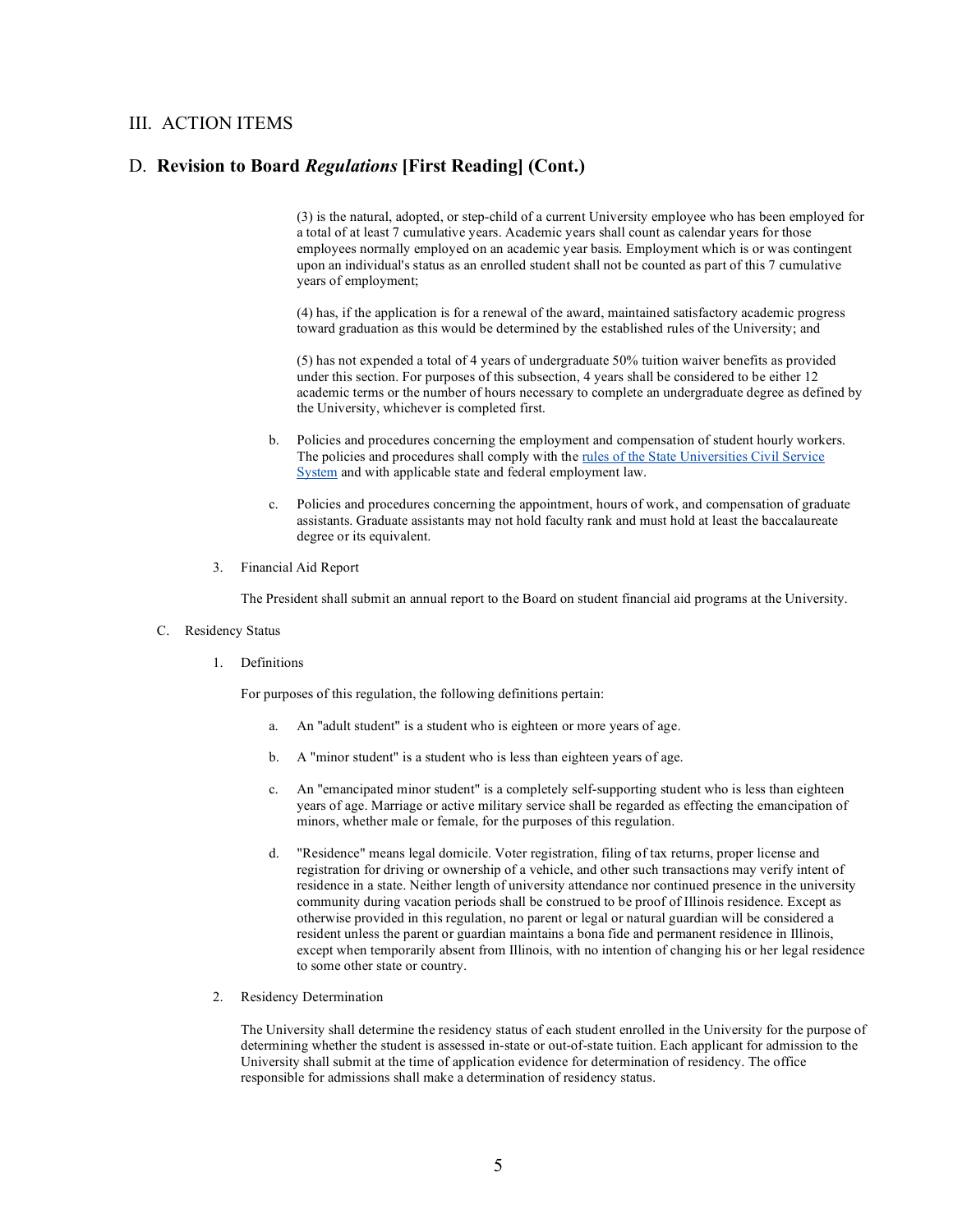#### D. **Revision to Board** *Regulations* **[First Reading] (Cont.)**

- a. If a non-resident is classified by error as a resident, a change in tuition charges shall be applicable beginning with the term following reclassification. If the erroneous resident classification is caused by false information submitted by the student, a change in tuition charges shall be applicable for each term in which tuition charges were based on such false information. In addition, the student who has submitted false information may be subject to appropriate disciplinary action.
- b. If a resident is classified by error as a non-resident, a change in tuition charges shall be applicable during the term in which the reclassification occurs, provided that the student has filed a written request for review in accordance with this regulation.
- 3. Residency Requirements
	- a. Adult Students

To be considered a resident, an adult student must have been a bona fide resident of Illinois for a period of at least six consecutive months immediately preceding the beginning of any term for which the individual registers at the University and must continue to maintain a bona fide residence in Illinois. In the case of adult students who reside with their parents (or one of them if only one parent is living or the parents are separated or divorced), the student will be considered a resident if the parents have established and are maintaining a bona fide residence in Illinois.

b. Minor Students

The residence of a minor student shall be considered to be the same as and change with the following:

1. That of the minor's parents if they are living together, or the living parent if one is deceased; or

2. If the parents are separated or divorced, that of the parent to whom custody of the minor has been awarded by court decree or order, or, in the absence of a court decree or order, that of the father unless the minor has continuously resided with the mother for a period of at least six consecutive months immediately preceding the minor's registration at the University, in which latter case the minor's residence shall be considered to be that of the mother; or

3. If the minor has been legally adopted, that of the adoptive parents, and, in the event the adoptive parents become divorced or separated, that of the adoptive parent whose residence would govern under the foregoing rules if the parent had been a natural parent; or

4. That of the legally appointed guardian of the person; or

5. That of a "natural" guardian such as a grandparent, adult brother or adult sister, adult uncle or aunt, or other adult with whom the minor has resided and by whom the minor has been supported for a period of at least six consecutive months immediately preceding the minor's registration at the university for any term if the minor's parents are deceased or have abandoned the minor and if no legal guardian of the minor has been appointed and qualified.

c. Emancipated Minors

If emancipated minors actually reside in Illinois, such minors shall be considered residents even though their parents or guardians may not reside in Illinois. Emancipated minors who are completely self-supporting shall be considered residents if they have maintained a dwelling place within Illinois uninterruptedly for a period of at least six consecutive months immediately preceding the beginning of any term for which they register at the university. Emancipated minors who reside with their parents and whose parents (or one of them if one parent is living or the parents are separated or divorced) have established and are maintaining a bona fide Illinois residence shall be regarded as residents.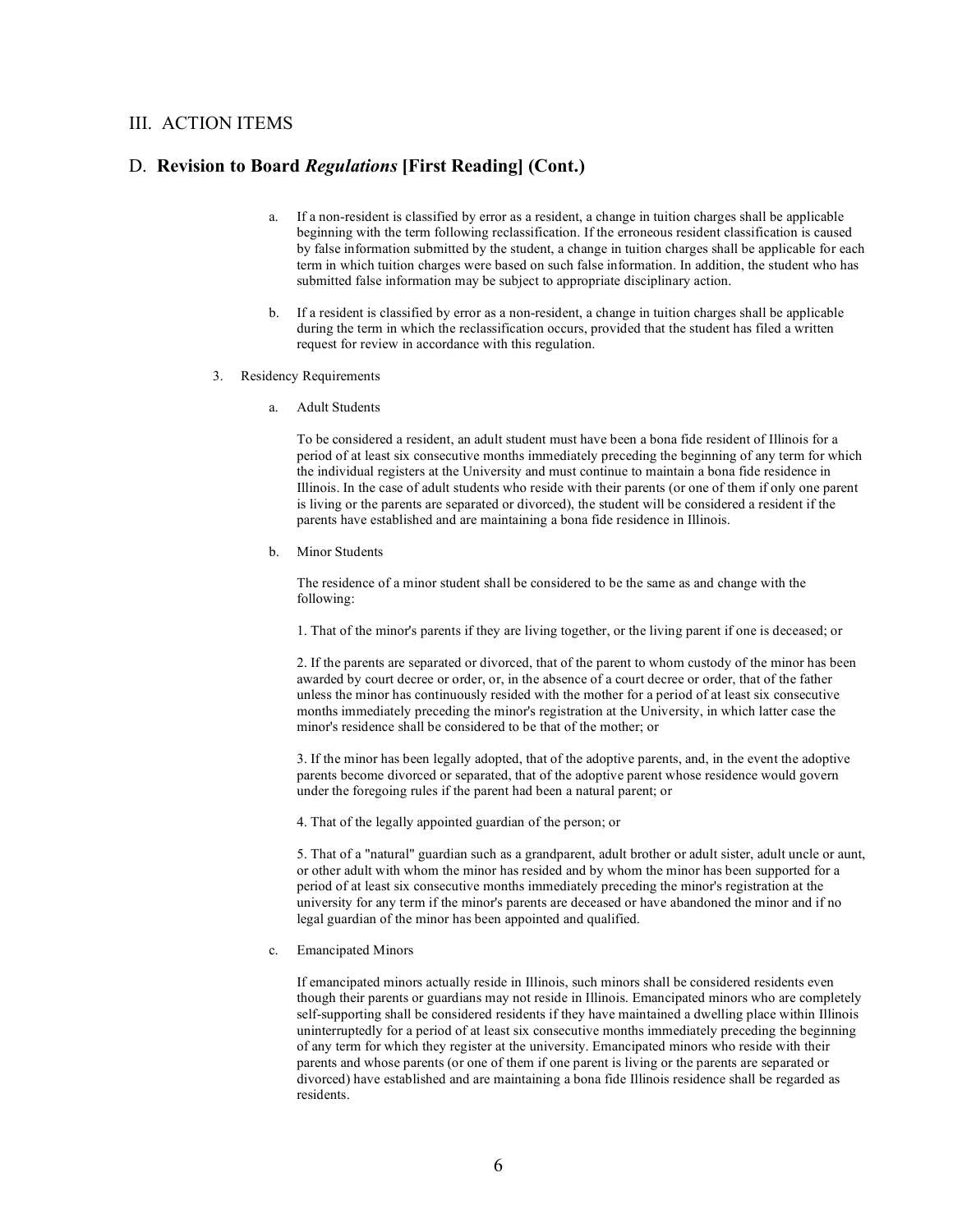#### D. **Revision to Board** *Regulations* **[First Reading] (Cont.)**

d. Minor Children of Parents Transferred outside the United States

The minor children of persons who have resided in Illinois for at leave twelve consecutive months immediately prior to a transfer by their employers to some location outside of the United States shall be considered residents. This rule shall apply, however, only when the minor children of such parents enroll in the University within five years of the time their parents are transferred by their employer to a location outside the United States.

e. Married Students

A non-resident student, whether minor or adult, who is married to a person who meets and complies with all of the applicable requirements of these regulations to establish residence status, shall be classified as a resident.

f. Armed Forces Personnel

Non-residents of Illinois who are on active duty with one of the services of the Armed Forces of the United States who are stationed in Illinois and who submit evidence of such service and station, as well as the spouses and dependent children of such persons, shall be considered residents as long as such persons remain stationed in Illinois and the spouses and/or dependent children of such persons also reside in Illinois. If such persons are transferred to a post outside the continental United States but such persons remain registered at the University, residency status shall continue until such time as these persons are stationed within a state other than Illinois within the continental United States.

g. Staff Members of the University, Allied Agencies, and Faculty of State-Supported Institutions in Illinois

Staff members of the University and of allied agencies, and faculties of state-supported institutions of higher education in Illinois, holding appointment of at least one-quarter time, and their spouses and dependent children, shall be treated as residents.

h. Teachers in Public and Private Illinois Schools

Teachers in the public and private elementary and secondary schools of Illinois shall, if subject to payment of tuition, be assessed at the resident rate during any term in which they hold an appointment of at least one-quarter time, including the summer session immediately following the term in which the appointment was effective.

4. Residency Status Appeal Procedure

Students who take exception to their residency status classification shall pay the tuition assessed but may file a claim in writing to the university office responsible for reconsideration of residency status. The written claim must be filed within thirty (30) calendar days from the date of the tuition bill or the student loses all rights to a change of residency status for the term in question. If the student is dissatisfied with the ruling in response to the written claim made within said period, the student may file a written appeal within ten (10) calendar days of receipt of the decision to the responsible university office. Such written appeals shall be forwarded to the appropriate university vice president, who shall consider all evidence submitted in connection with the case and render a decision which shall be final.

- 5. Special Situations
	- a. Upon recommendation of the President, the Board may, in special situations, grant residency status **for the purpose of tuition** to categories of persons otherwise classified as non- residents under this regulation.
	- b. **For employees and their immediate families, the President in special situations may grant instate residency status for the purpose of tuition to categories of persons otherwise classified as non-residents under this regulation**.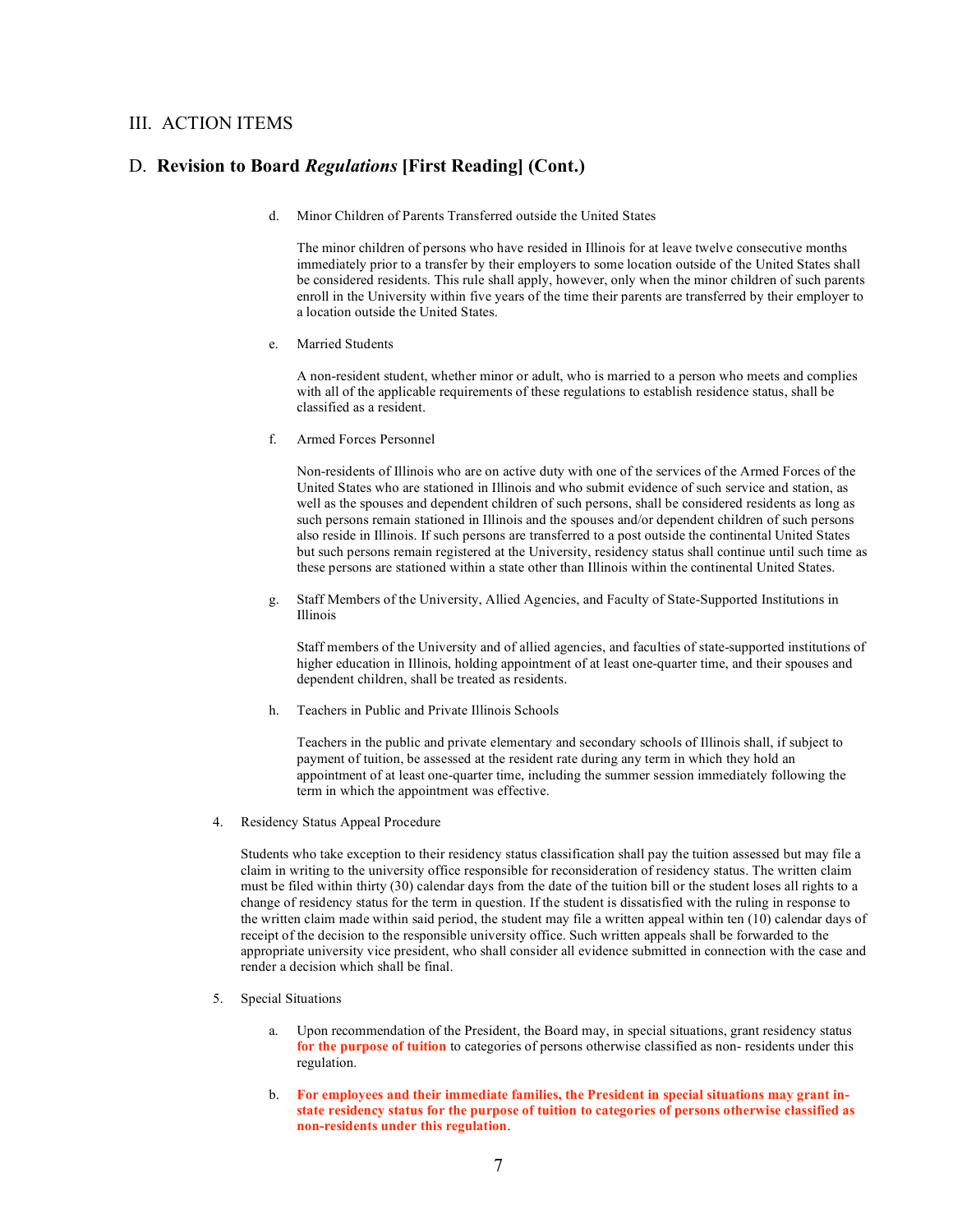#### D. **Revision to Board** *Regulations* **[First Reading] (Cont.)**

D. Student Conduct

The University shall develop policies concerning student rights and conduct. The policies and any changes shall become effective when approved by the President.

The policies shall include the following provisions and such other provisions as are necessary and appropriate:

- 1. Recognition of basic student rights.
- 2. Clarification of the distinction between university conduct standards and those established by civil and criminal statutes.
- 3. Specific prohibited conduct, with sanctions which may be imposed for such conduct.
- 4. Procedures for presenting complaints of prohibited conduct and a due process for determining whether violations have occurred.
- 5. Grievance procedures.
- E. Student Activities and Organizations

The University shall develop policies concerning student activities and organizations. The policies and any changes shall become effective when approved by the President.

The policies shall include the following provisions and such other provisions as are necessary and appropriate:

- 1. Procedures for recognition of approved university activities and organizations.
- 2. Procedures for the approval of allocations and expenditures of student activity funds.
- F. Student Publications and Broadcasting Policies

The University shall develop policies concerning the operation of all student media which are supported in whole or in part by university funds. The policies and any changes shall become effective when approved by the President.

The policies shall include the following provisions and such other provisions as are necessary and appropriate:

- 1. Necessary management elements for the conduct of student media organizations, including specifying the line of authority and responsibility from the President to the staff of each organization.
- 2. Method of funding and procedures for budget approval.
- 3. Establishment of a staff organization, of fiscal authority responsibility, and of guidelines for the conduct of operations.
- 4. Provisions for a faculty/staff advisor and for selection of principal student staff and advisors.
- 5. Establishment of appropriate ethical and professional standards.
- 6. Complaint procedures.
- 7. Requirements for assuring compliance with all applicable laws and regulations.
- G. Student Legal Services

The University may develop policies concerning the provision of student legal services. The policies and any changes shall become effective when approved by the President.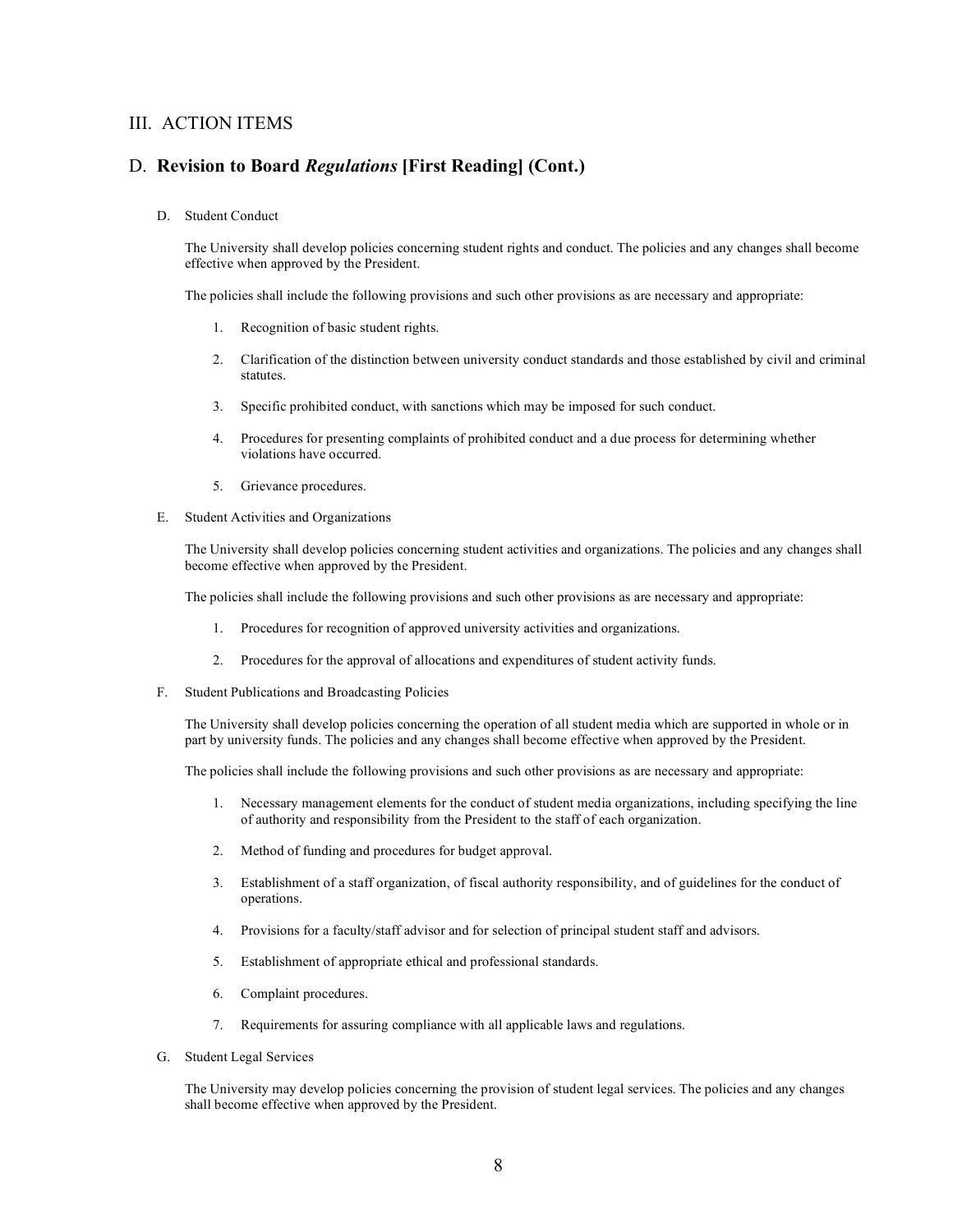#### D. **Revision to Board** *Regulations* **[First Reading] (Cont.)**

The policies shall include the following provisions and such other provisions as are necessary and appropriate:

- 1. That the attorney may be an independent contractor or an employee of the University.
- 2. That the attorney acts on behalf of students and not as an attorney or agent for the Board or the University.
- 3. Functions of the attorney, types and limitations of legal service which may be provided.
- 4. Establishment of an Advisory Board.
- H. Student Housing

The University shall develop policies concerning student housing. The policies and any changes shall become effective when approved by the President.

The policies shall include the following provisions:

- 1. Eligibility for housing.
- 2. Procedures for assignment of housing.
- 3. Billing and refund procedures.
- 4. Sanctions for violations of housing policies.
- 5. Any other provisions as deemed necessary.
- I. Military Service

The University shall develop policies concerning credit for students who are called into active military service. The policies and any changes shall become effective when approved by the President.

The policies shall include the following provisions:

- 1. Provisions for course credit and residence credit for students who withdraw during the term.
- 2. Provisions for make up of coursework missed while attending annual training.
- 3. Any other provisions as deemed necessary.
- J. Intercollegiate Athletics Policy

An intercollegiate athletics program is an important and worthwhile activity. A properly administered program can make a significant contribution to the quality of campus and student life.

The primary responsibility for management of an intercollegiate athletics program rests with the University President. The President's exercise of that responsibility is subject to applicable law and Board policies, including the following:

- 1. The President shall inform the Board in advance of any action or proposal which significantly affects the intercollegiate athletics program, including proposals to change conferences, athletic associations or divisions, or to add or drop sports.
- 2. State appropriations may be used to support the intercollegiate athletics program, but no more than 1.5 percent of the University's annual state appropriation may be expended for intercollegiate athletics unless approved by the Board.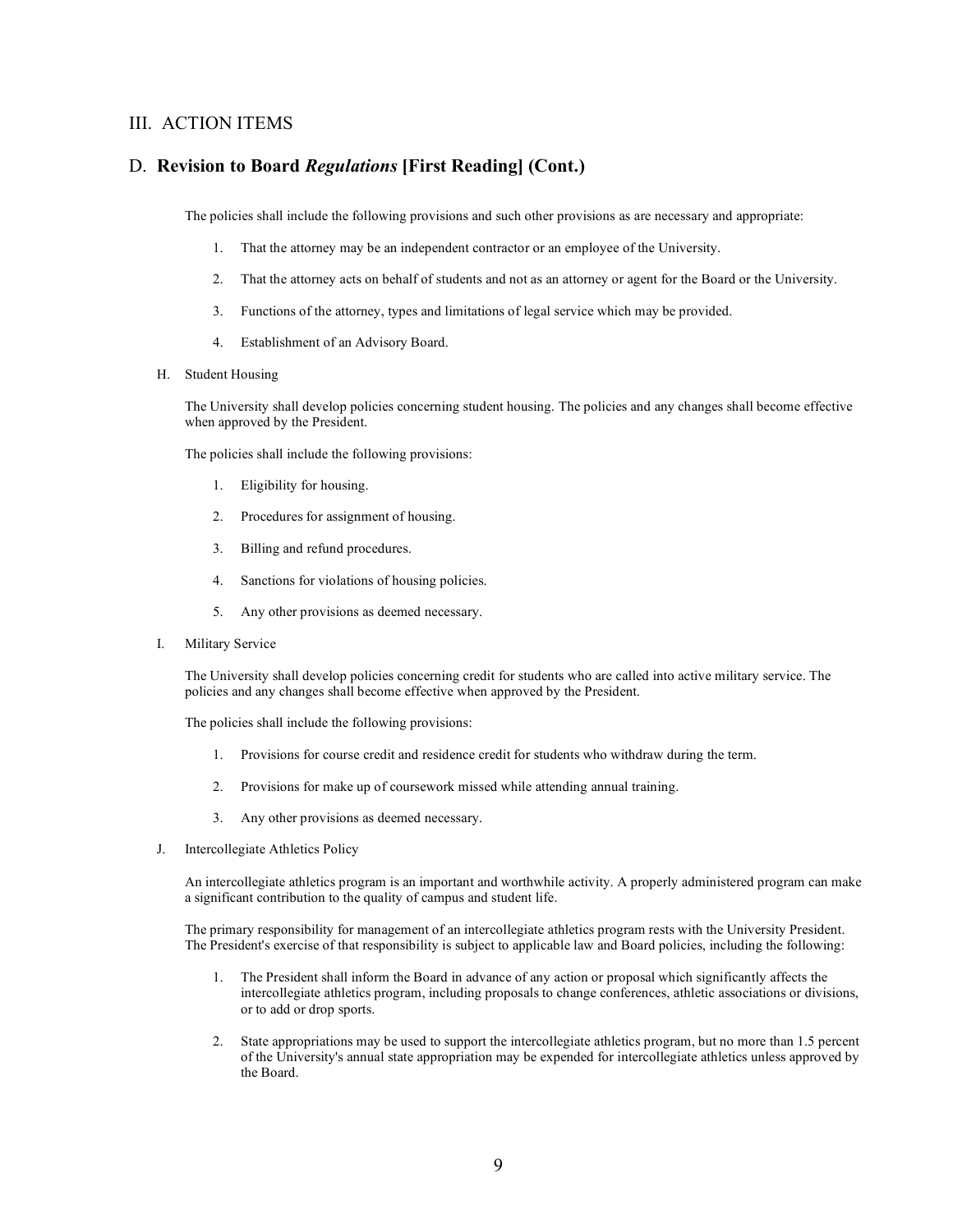# D. **Revision to Board** *Regulation***s [First Reading] (Cont.)**

- 3. Student athletic fees may be used to support the intercollegiate athletics program, but increases in such fees should normally not exceed the projected rate of inflation for the year in which the increase is to take effect. Proposals to increase student athletic fees should not be presented for Board approval without prior consultation with appropriate student advisory bodies.
- 4. Every effort should be made to minimize reliance on state appropriations and student fees as revenue sources for intercollegiate athletics.
- 5. The President shall prepare an annual report for the Board on intercollegiate athletics which shall include appropriate financial and program information.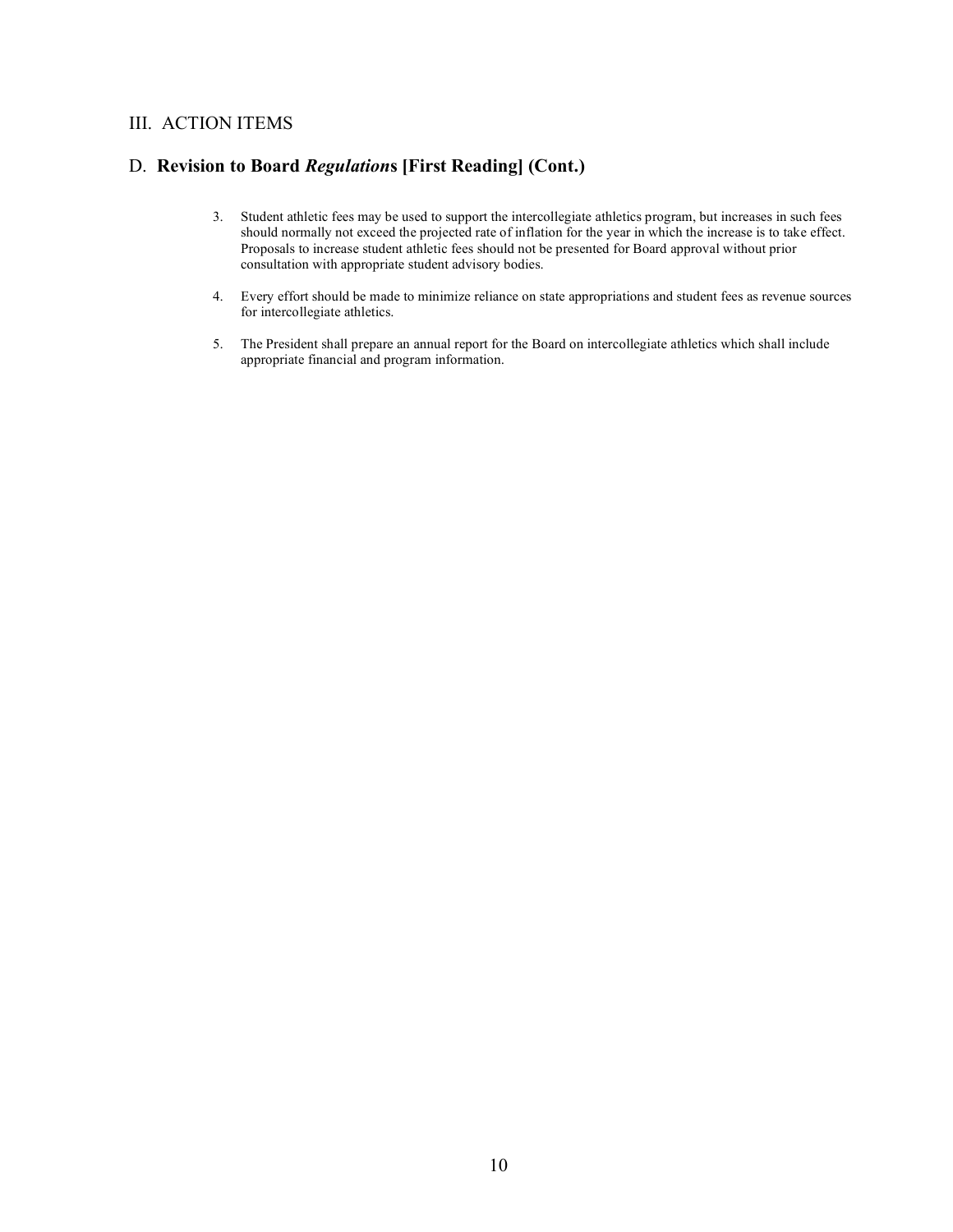# A. **Summary of Purchases \$100,000 - \$249,999**

| Vendor                   | <b>Type of Purchase</b>                                             | <b>Bids</b> | Amount                       |
|--------------------------|---------------------------------------------------------------------|-------------|------------------------------|
| Storage Technology Corp. | Computer software and hardware<br>maintenance and support.          | A           | \$120,000<br>(not to exceed) |
| Honeywell, Inc.          | Maintenance, monitoring and<br>training on energy savings projects. | B           | 103,134                      |
| <b>WSI</b> Corporation   | Weather system for WEIU News<br>Watch                               | C           | 128,640                      |

- <sup>A</sup> Sole source for maintenance and support on software purchased from Storage Technology Corp.
- B Annual payment. This 10-year agreement was approved by the Board of Trustees April 14, 2003.
- $\degree$  Sole source. Upgrading existing system.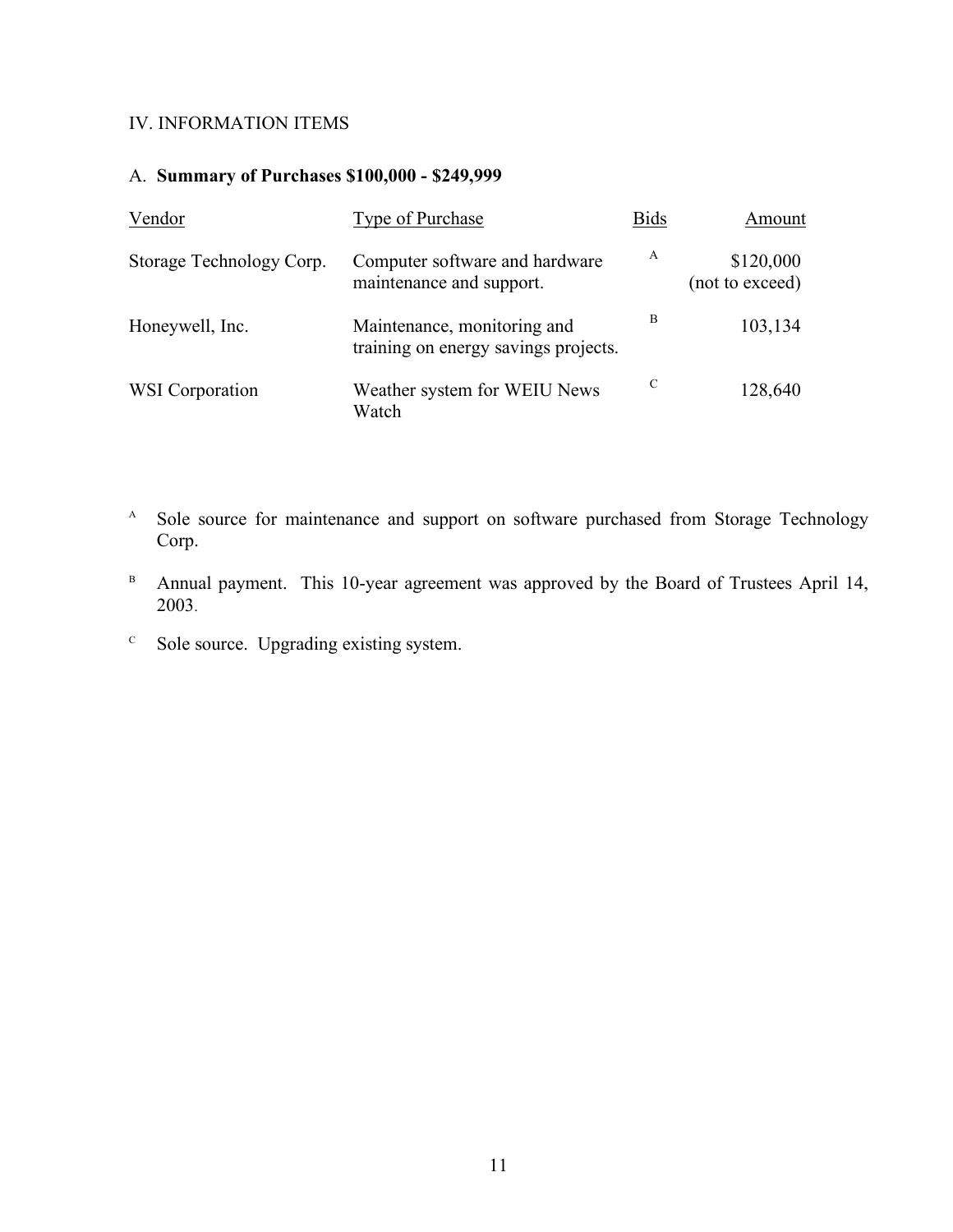#### B. **Intercollegiate Athletics Report**

Eastern Illinois University sponsors 22 intercollegiate sports, 11 each for men and women. There are approximately 500 student-athletes participating. In addition, support groups involve approximately 75 students with the cheer team, Pink Panthers 'dance team' and student training staff who assist the full-time certified medical staff. The cheer team entertains at all home football, men's and women's basketball and volleyball games. Eastern is NCAA Division I in all sports with football in I-AA. The Panthers are members of the 11 team Ohio Valley Conference and compete for league championships in 17 sports. Men's soccer is affiliated with the Missouri Valley Conference and men's/women's swimming are members of the Mid-Continent Conference since the OVC does not sponsor those particular sports. Wrestling qualifies for the national championship through NCAA regional tournaments. Rugby is independent.

# **Academic Performance**

| <b>NUAA Grauuation Kate Data (Six Tear Figures)</b> |        |                               |                              |             |  |
|-----------------------------------------------------|--------|-------------------------------|------------------------------|-------------|--|
| Year                                                |        | All Students Student-Athletes | <b>Exhausted Eligibility</b> |             |  |
| 2005                                                | 62%    | 69%                           | 91%                          |             |  |
| 2004                                                | $62\%$ | 69%                           | 91%                          |             |  |
| 2003                                                | 66%    | 69%                           | 91%                          |             |  |
| 2002                                                | 65%    | 69%                           | 91%                          |             |  |
| 2001                                                | 68%    | 71%                           | 90%                          |             |  |
| 2000                                                | 65%    | 65%                           | 89%                          |             |  |
|                                                     |        |                               | Fall 2005                    | Spring 2006 |  |
| Women Athletes Avg. GPA                             |        |                               | 3.138                        | 3.250       |  |
| Men Athletes Avg. GPA                               |        |                               | 2.797                        | 2.760       |  |
| Student Athlete Avg. GPA                            |        |                               | 2.967                        | 2.920       |  |

# **NCAA Graduation Rate Data (Six Year Figures)**

#### **2005-2006 OVC Medal of Honor Winners (4.00 GPA)** –

Brian Morrell, Baseball Jake Byrne, Men's Basketball Meagan Scaggs, Women's Basketball Dan Stracklejahn, Men's Cross Country Megan Balas, Women's Cross Country Amy LeJeune, Women's Cross Country Amanda Schutte, Women's Cross Country Jordan Campanella, Football Kim Garkie, Women's Soccer Meghon Ryan, Women's Soccer Victoria Garrison, Women's Soccer Trisha Walter, Women's Soccer Madina Mambetova, Women's Tennis Megan Lewandowski, Women's Track & Field Nicole Marczewski, Women's Track & Field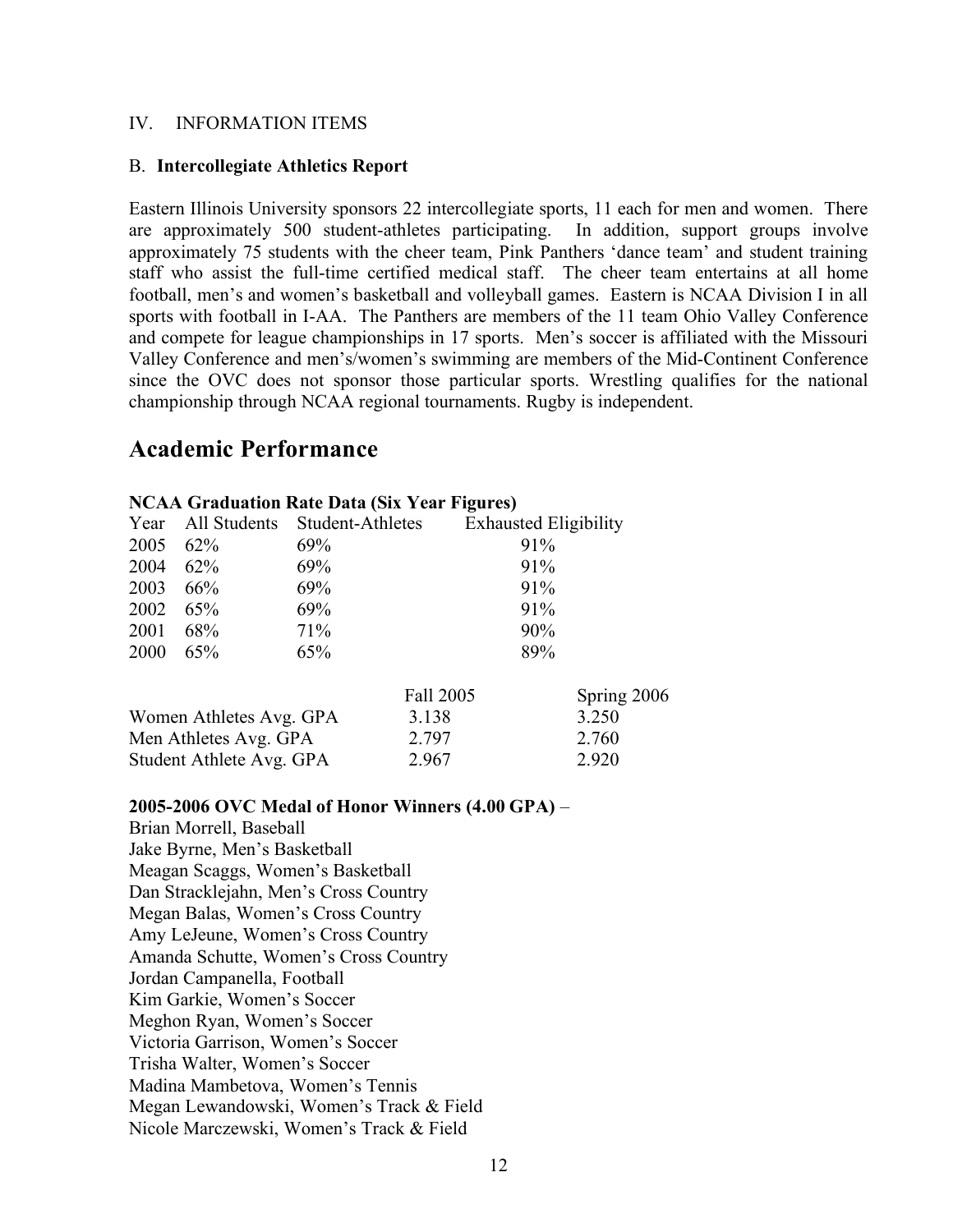#### B. **Intercollegiate Athletics Report (Cont.)**

Shannon McDougall, Women's Track & Field Megan Kennedy, Volleyball

In addition, the following Non-OVC Sport Student-Athletes earned a 4.00 GPA for the year… Kim Fischer, Women's Swimming Greg Perz, Men's Wrestling

### **2005-2006 Academic Honors**

In Fall 2005, 11 teams had GPA's above 3.00 In Spring 2006, 12 teams had GPA's above 3.00

In Fall 2005, 43 student-athletes had 4.00 GPA's In Spring 2006, 40 student-athletes had 4.00 GPA's

In Fall 2005, 71 student-athletes had GPA's between 3.50 and 4.00. In Spring 2006, 94 student-athletes had GPA's between 3.50 and 4.00.

In Fall 2005, 52% of all student-athletes had GPA's above 3.00. In Spring 2006, 55% of all student-athletes had GPA's above 3.00.

**153** EIU student-athletes were named to the **Commissioner's Honor Roll** with a minimum GPA of 3.25 for the academic year. Sport totals were:

| Baseball              | 8            |
|-----------------------|--------------|
| Men's Basketball      | 1            |
| Women's Basketball    | 8            |
| Men's Cross Country   | 9            |
| Women's Cross Country | 7            |
| Football              | 15           |
| Men's Golf            | 6            |
| Women's Golf          | 3            |
| Women's Rugby         | 10           |
| Men's Soccer          | 6            |
| Women's Soccer        | 12           |
| Softball              | 8            |
| Men's Swimming        | 7            |
| Women's Swimming      | 14           |
| Men's Tennis          | $\mathbf{1}$ |
| Women's Tennis        | 6            |
| Men's Track           | 5            |
| Women's Track         | 15           |
| Volleyball            | 6            |
| Wrestling             | 6            |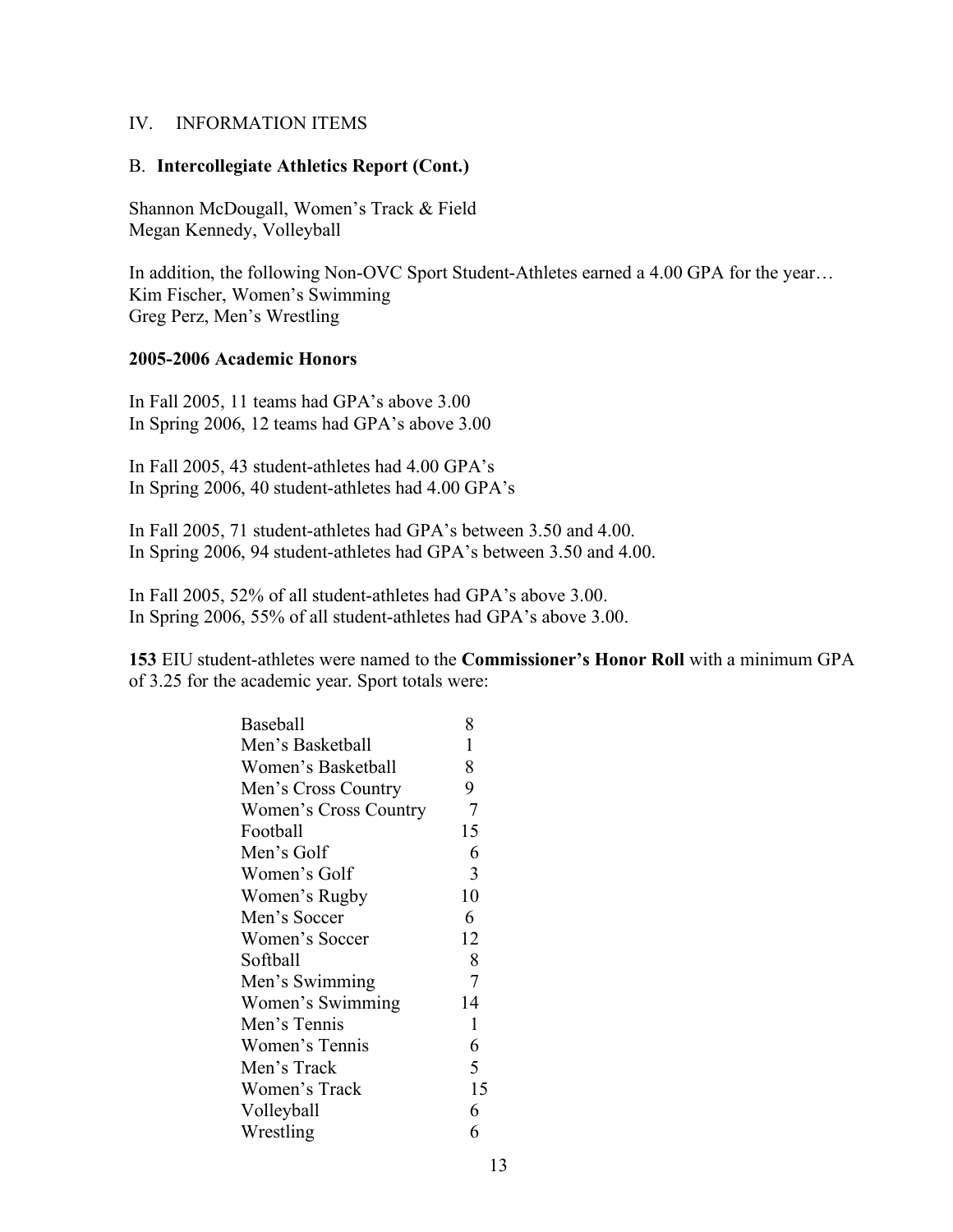#### B. **Intercollegiate Athletics Report (Cont.)**

## **2005-2006 Review**

During the 2005-2006 academic year, Panther men's and women's teams combined to place fourth out of 11 universities in the Ohio Valley Conference All-Sports Championship. Combining all ten years that Eastern has been a member of the Ohio Valley Conference, the Panthers still are No. 1 overall in the All-Sports competition.

EIU has been the All-Sports champion three of the past six years, and four out of ten years overall.

Panther football competed in the NCAA I-AA tournament for the sixth time in 11 years. The Panthers won three regular season OVC conference championships in football, men's indoor track and men's cross country.

## **Academic Awards**

**Dan Strackeljahn (cross country/track) –** OVC Scholar-Athlete First Team Academic All-District

**Erik Huber** – First Team Academic All-District

**Megan Kennedy (volleyball)** – First Team Academic All-District

**Tom Schofield (football)** – First Team Academic All-District

**Katy Steele (softball)** – Second Team Academic All-District

**Sharyne Connell (soccer) –** Second Team Academic All-District

**Trisha Walter (soccer)** – Second Team Academic All-District

**Greg Perz (wrestling)** – Academic All-American, National Wrestling Coaches Association

# **Team/Individual Honors**

**Baseball** – 31-24,  $3<sup>rd</sup>$  in OVC **Mark Chagnon** – Second Team All-Mideast Region

**Men's Basketball – Mike Robinson** – OVC 'Freshman of the Year'

**Women's Basketball** – **Rachel Galligan** – OVC 'Freshman of the Year'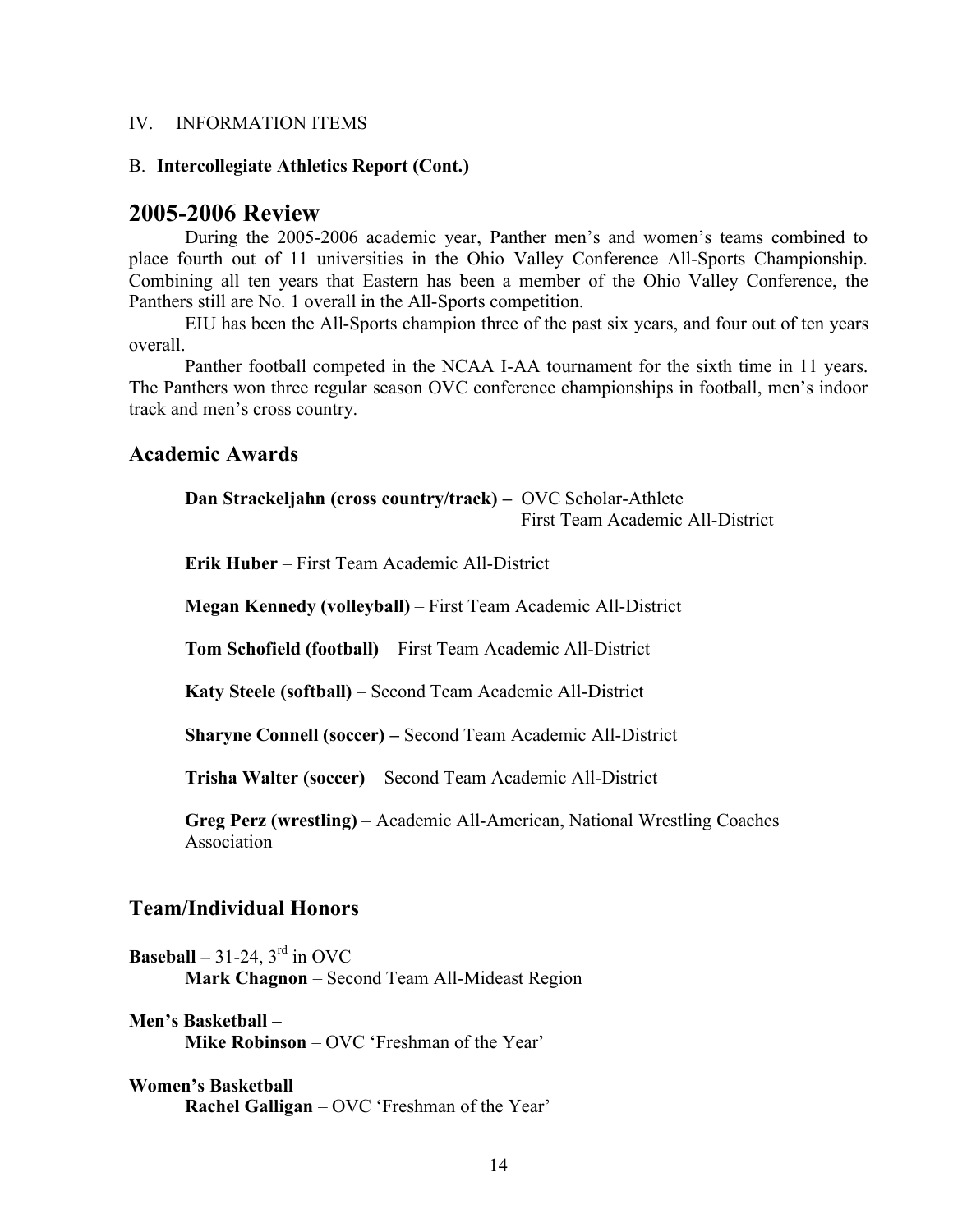#### B. **Intercollegiate Athletics Report (Cont.)**

**Men's Cross Country – 1<sup>st</sup> in OVC Geoff Masanet –** OVC 'Coach of the Year'

**Women's Cross Country -** 2nd in OVC **Jessica Blondell –** OVC 'Freshman of the Year'

**Football –** 9-3, Ohio Valley Conference Champion **Clint Sellers** – OVC Defensive 'Player of the Year' First Team All-American, American Football Coaches Association First Team All-American, Football Gazette Second Team All-American, The Sports Network Third Team All-American, Associated Press

**Tristan Burge –** Second Team All-American, The Sports Network Second Team All-American, Football Gazette

**Lucius Seymour –** Third Team All-American, Football Gazette

**Bob Spoo -** OVC 'Coach of the Year'

**Women's Rugby –** 9-1 Record, 37-3 Three Year Record

**Softball**  $-36-26-1$ ,  $3<sup>rd</sup>$  in OVC **Rachel Karos** – Second Team All-Mideast Region

**Women's Soccer** –  $2<sup>nd</sup>$  place in OVC

**Men's Soccer – Jimmy Klatter** – Drafted by St. Louis Steamers in Major Indoor Soccer League

**Men's Swimming –** 4th in Mid-Continent Conference

**Women's Swimming –** 2nd in Mid-Continent Conference

**Men's Indoor Track –** OVC Champions, 6<sup>th</sup> Consecutive Year **Obe Ureteya** – OVC Male 'Field Athlete of the Year' **Tom Akers '**Coach of the Year'

**Men's Outdoor Track –** 2nd in OVC **Austin Hogue** - OVC Male 'Field Athlete of the Year' - NCAA National Qualifier

**Women's Outdoor Track** - 3rd in OVC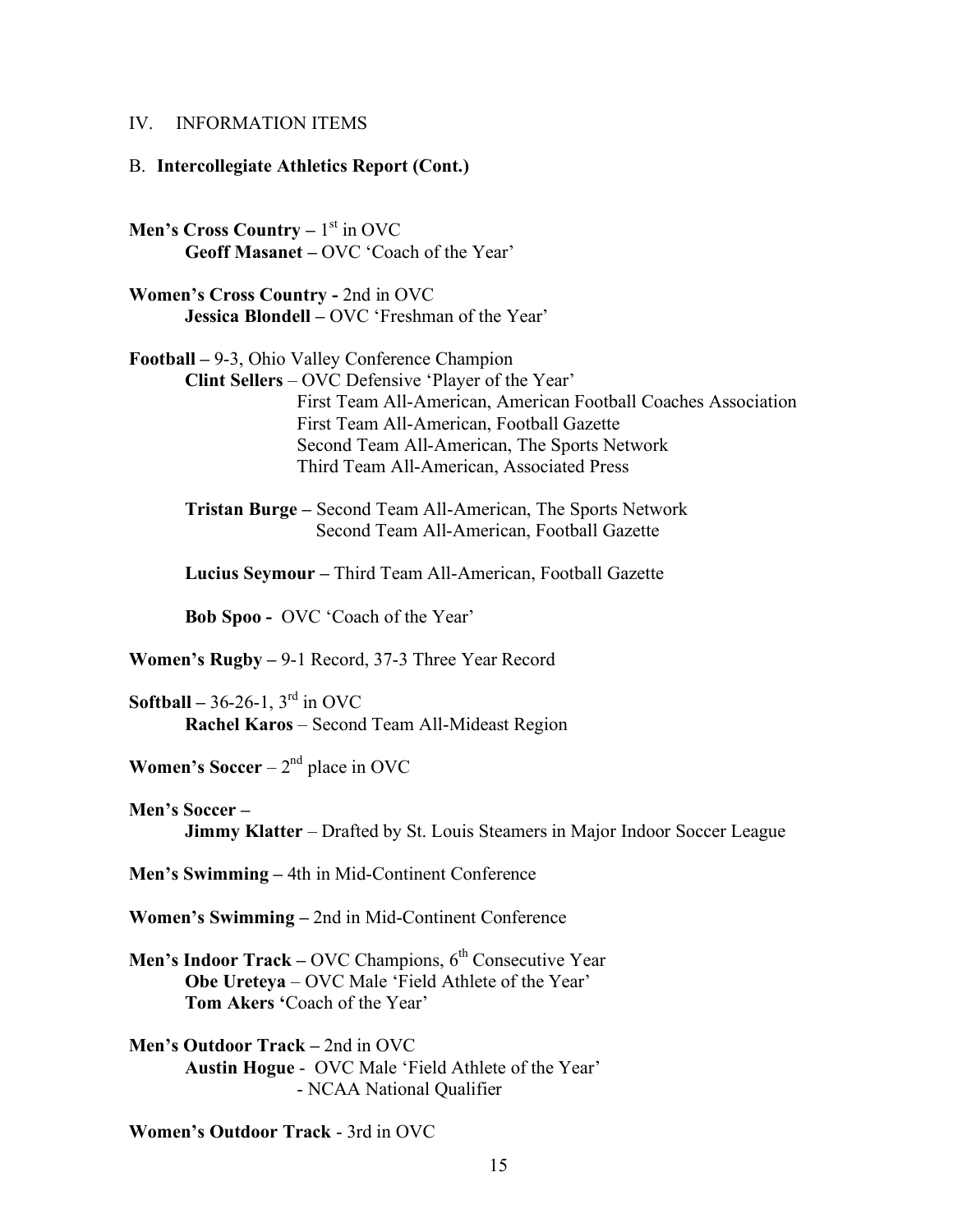#### B. **Intercollegiate Athletics Report (Cont.)**

**Volleyball –** 4th in OVC

**Wrestling – Greg Perz –** NCAA Qualifier **Kenny Robertson –** NCAA Qualifier

# **Reach For the 21st Century Initiative**

A new academic services center with offices for men's and women's basketball coaching staffs has been completed as a second level addition on the east side of Lantz Arena.

This center includes a computer lab, study area and offices for the academic services staff. Student athletes have one location to attend study table, work with tutors and have access to computers. It improves personal interaction with the academic services staff.

The basketball complex includes offices for the men's and women's basketball head coaches plus offices for the assistant coaches in those sports.

# **Panther Club**

Eastern Illinois University's Panther Club continues to grow as it broadens its scope of fund raising and promotion of Panther athletics. The organization received cash and in-kind pledges in excess of \$700,000., setting a new record.

Incorporating Panther Club donations, contributions to The Reach For The  $21<sup>st</sup>$  Century initiative, and corporate sponsorship, external revenue approached \$1 million.

The Panther Club Board of Directors serve on six committees, and the chairs of those six committees now comprise the Executive Board of Directors along with two athletic staff members, Associate Director of Athletics John Smith and Assistant Director of Development Pam Collins. The committees are golf outings, Spring Fling fund raiser, annual fund drive, special events, corporate and outreach membership.

## **Challenges**

The University continues to face challenges in the Athletics Department relative to sufficient funding to support 22 intercollegiate sports. Support services such as business functions, athletic training services, promotion and marketing, equipment room services, academic services, compliance services and strength training services continue to be overburdened as they attempt to service 500 student-athletes and an additional 175 students in support groups.

Although the Athletics Department has made some progress renovating various facilities used by Athletics and Physical education, attempting to manage a 40 year old facility (Lantz Building) is an ongoing challenge. To meet the needs of the various constituencies using the Lantz Building significant study and attention needs to be paid to the aging facility.

Supporting the scholarship budget needs of a 22 sport program is essential if Panther teams are to continue to have the opportunity to compete on an even playing field. The Athletics Department is far from its goal of funding the scholarship budget at NCAA levels that most of its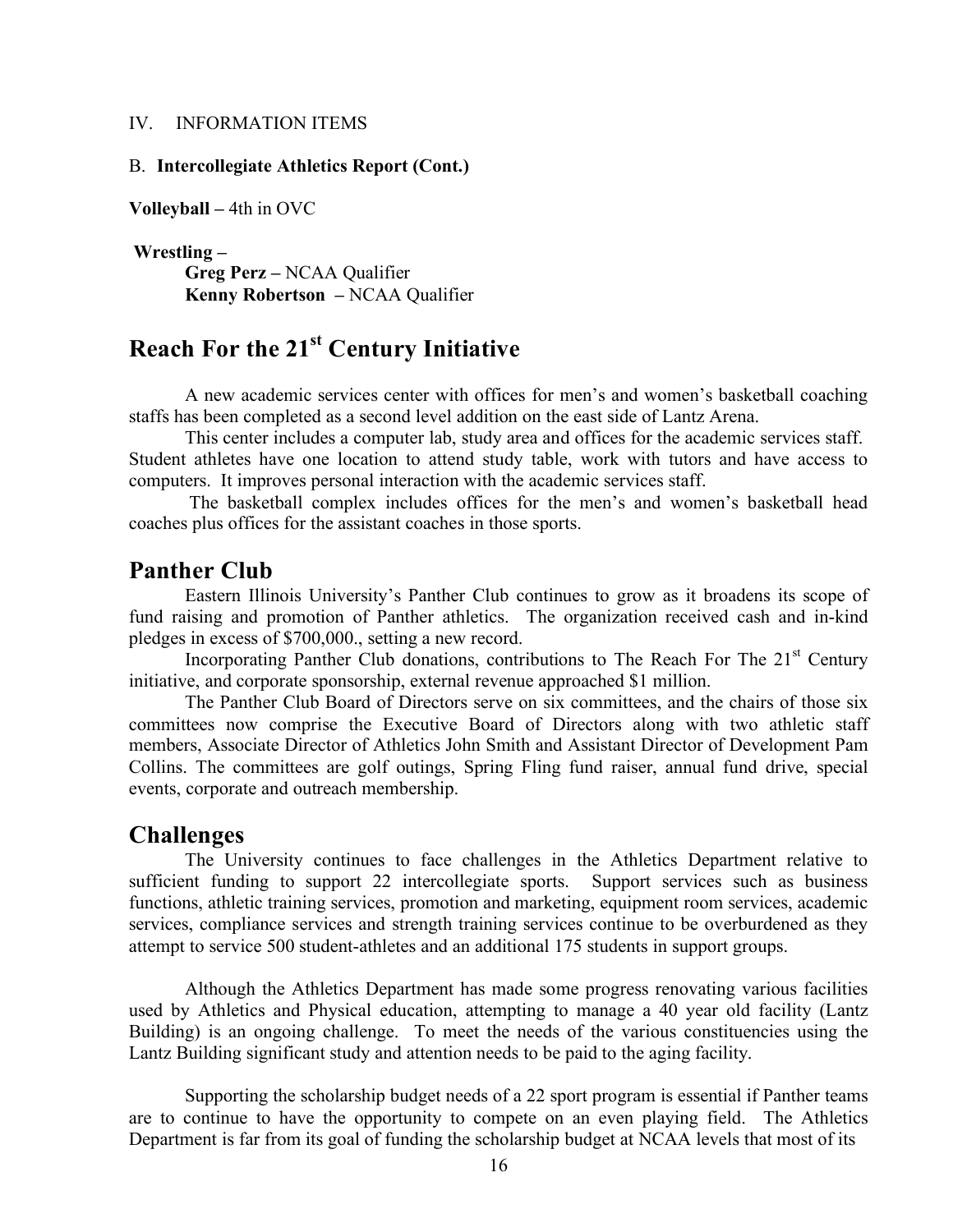# B. **Intercollegiate Athletics Report (Cont.)**

competition is currently funding. If Panther teams are to be competitive, the challenge of additional funding of scholarships must be met as soon as possible.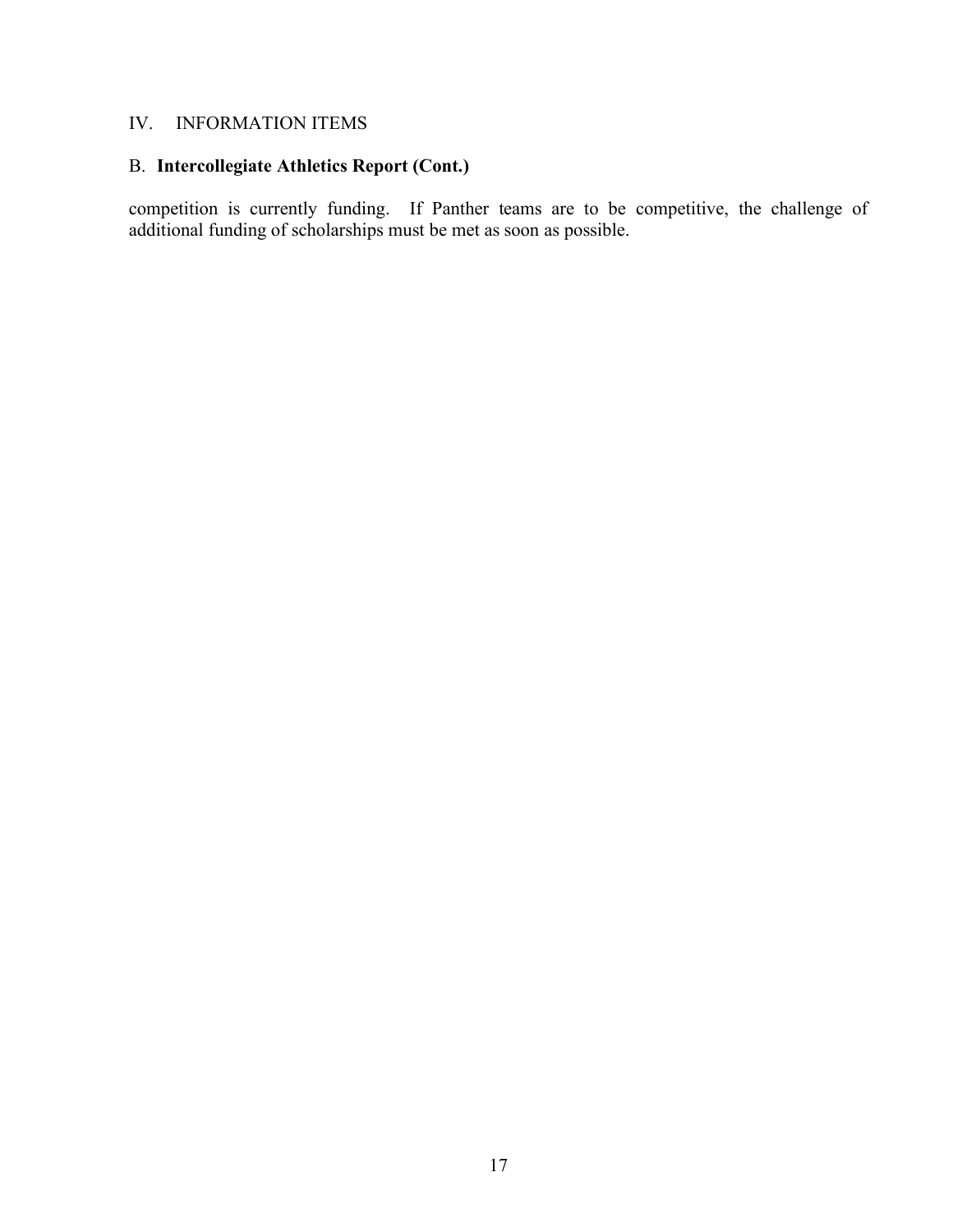## C. **Update on Title IX Gender Equity Surveys**

Eastern's Office of Civil Rights and Diversity collects survey data and other types of information as part of a process required by the U. S. Office for Civil Rights to monitor whether the university is providing equal opportunities for its female students in intercollegiate athletics.

As part of this ongoing process, Eastern's Office of Civil Rights and Diversity analyzed responses from 2,013 freshmen and transfer students who completed Title IX Interests and Abilities surveys during the 2006 summer orientation process. Longitudinal data and other information suggest that Eastern currently is fully and effectively accommodating the interests and abilities of its female students to participate in intercollegiate athletics.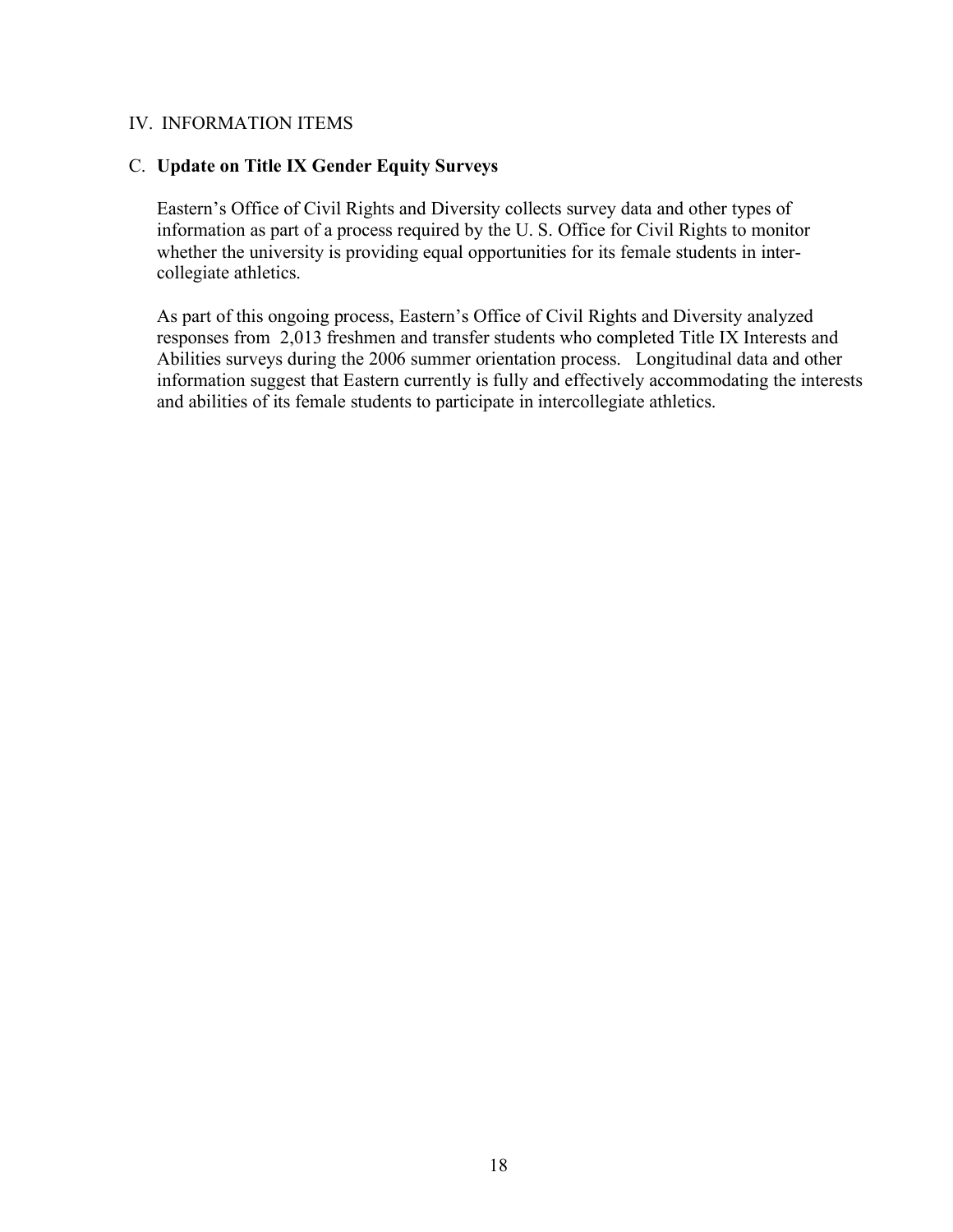# D. **Eastern Illinois University Foundation Report**

Mr. Dave Maurer, Vice President of the Eastern Illinois University Foundation Board will make a presentation to the Board.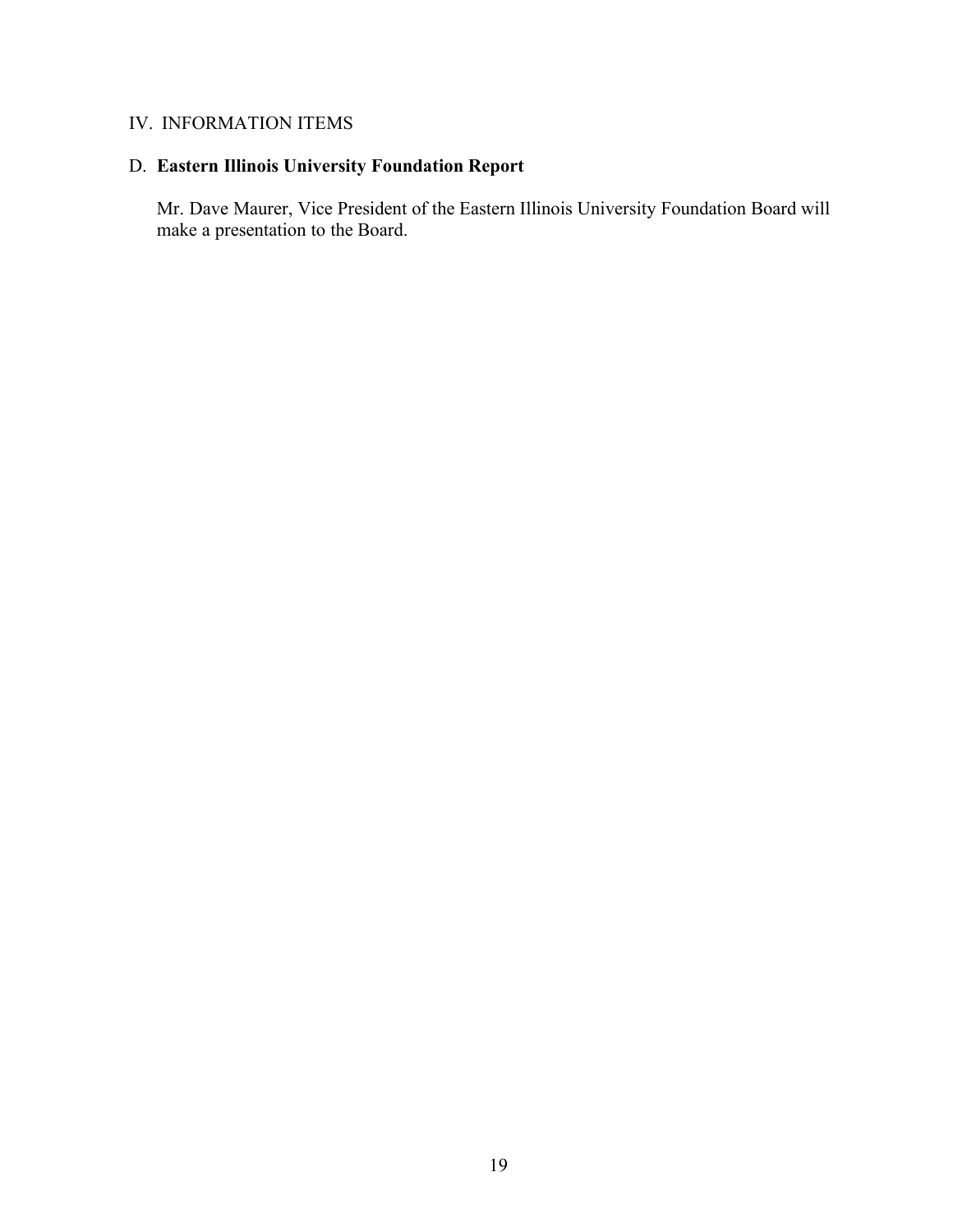# E. **Construction Update**

Mr. Gary Reed, Director of Facilities Planning and Management will make a presentation to the Board regarding construction projects taking place on campus.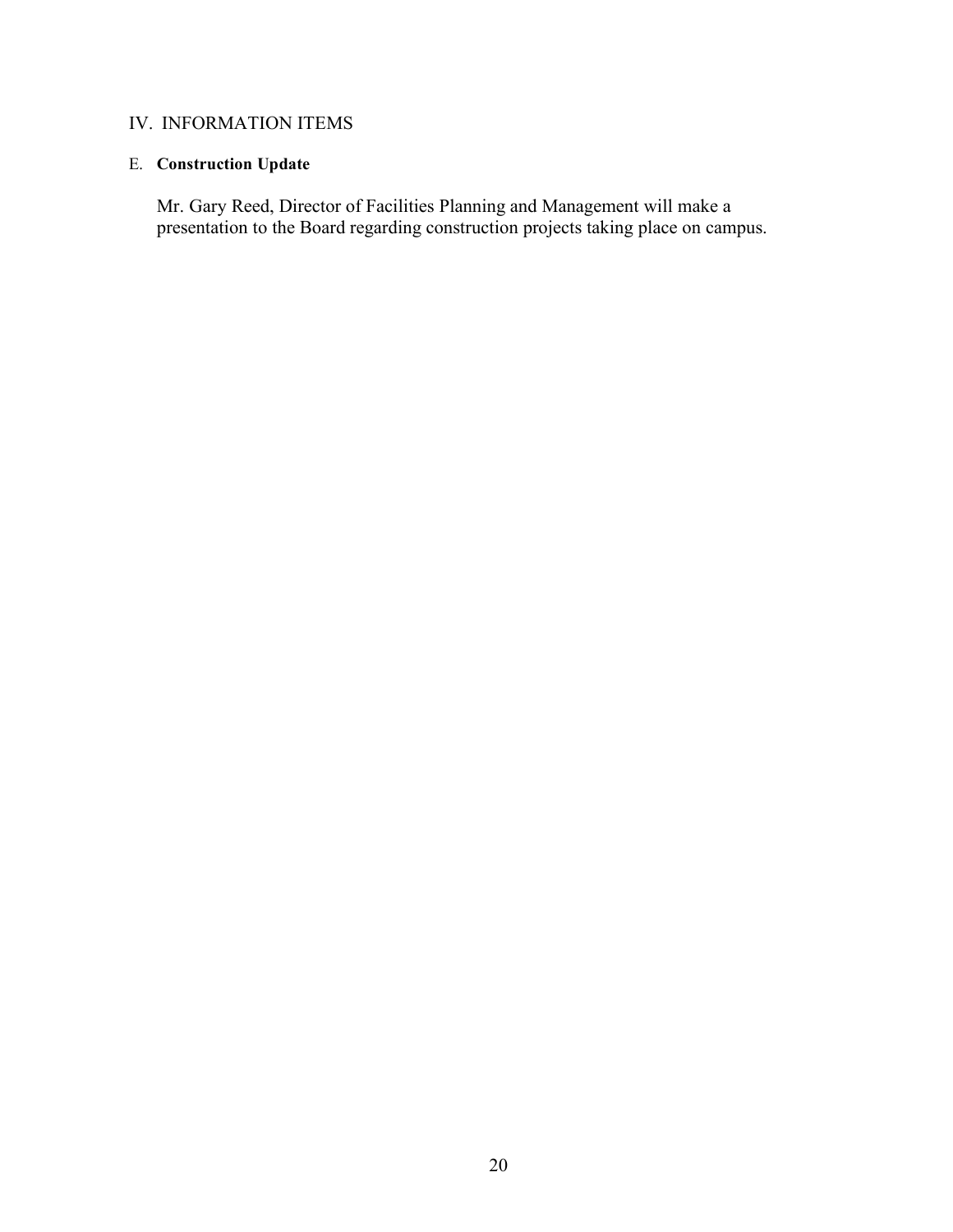# F. **President's Report**

Dr. Dianne E. Nelson will make a presentation regarding the Nursing Program at Eastern Illinois University.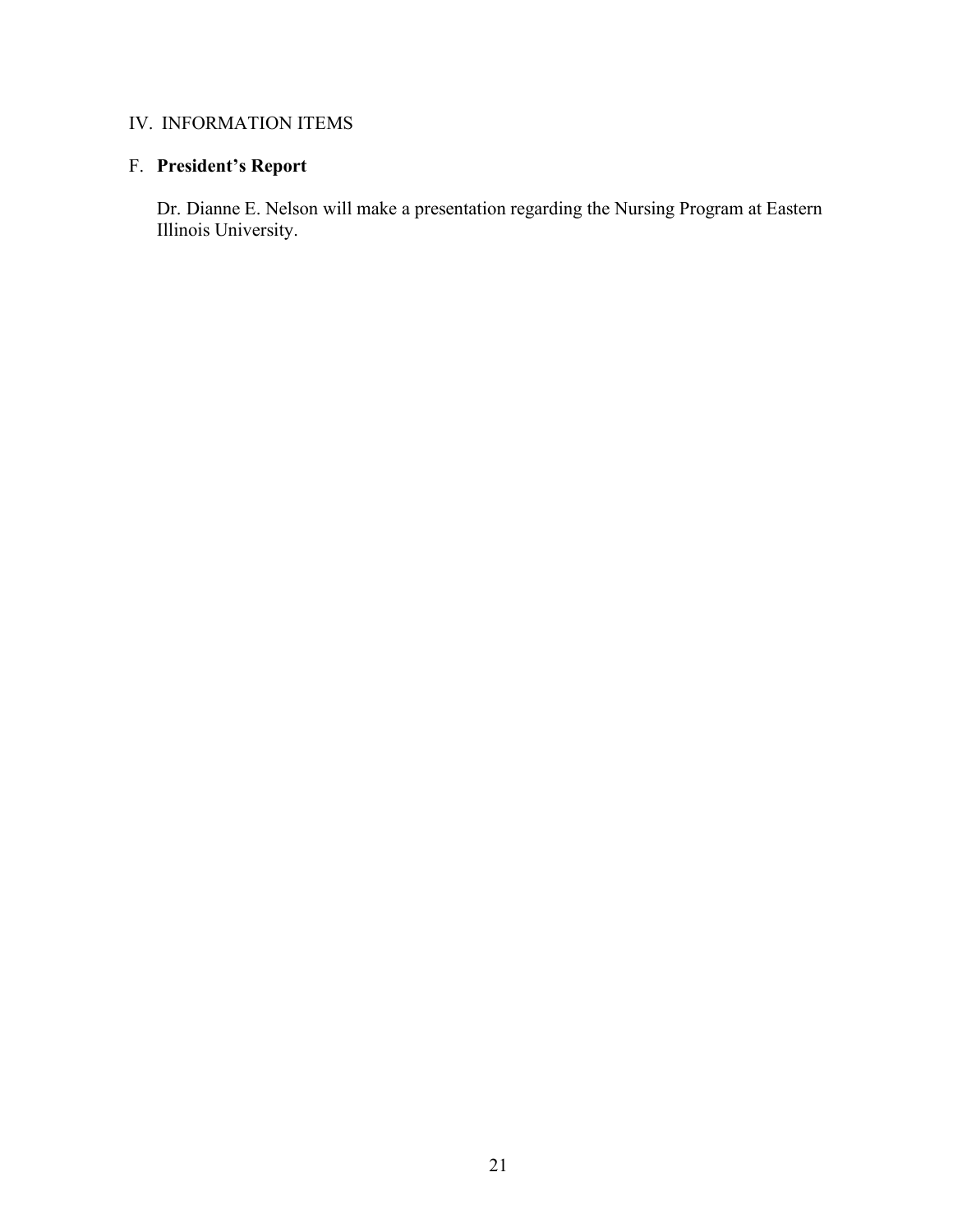# G. **Reports from Constituencies**

- 1. Dr. Assege HaileMariam Faculty Senate
- 2. Mr. Sean Anderson Student Government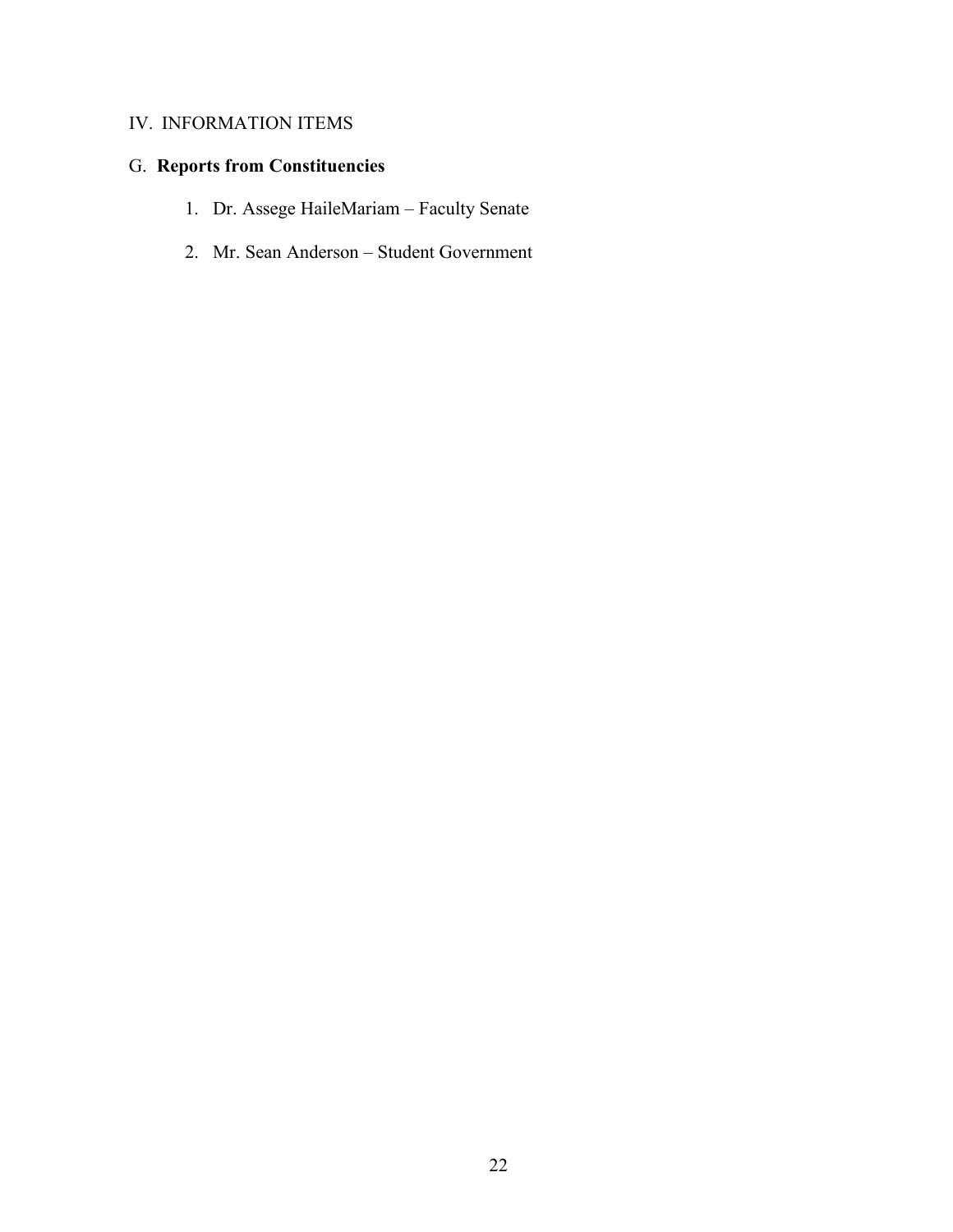# H. **Report from Board Chair**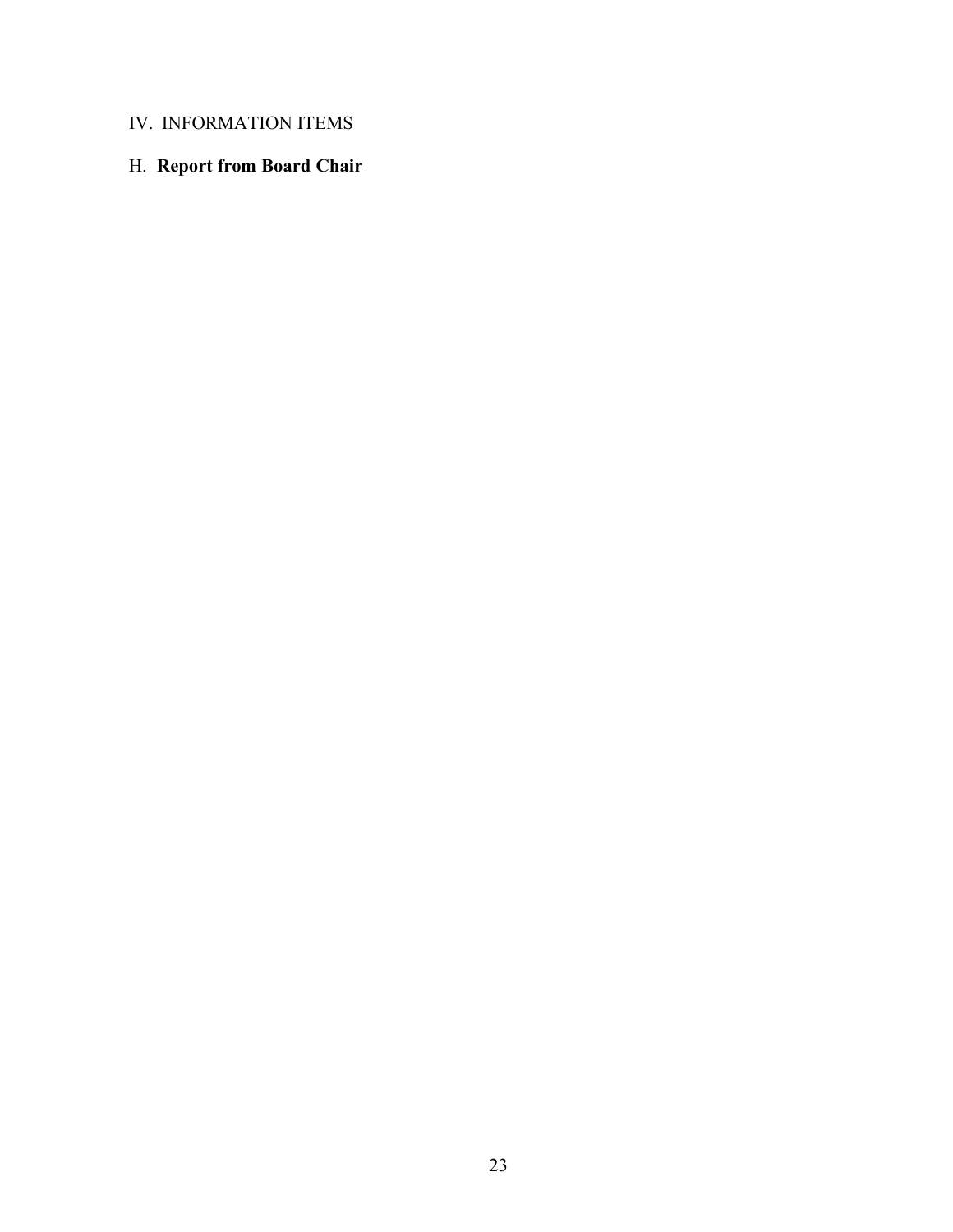# I. **Committee Reports**

# **Finance/Audit Committee**

Mr. Bill O'Rourke Dr. Robert Webb

# **Board Relations Committee**

Mr. Roger Kratochvil Mr. Don Yost

# **Executive/Planning Committee**

Mr. Leo Welch Dr. Robert Webb Mr. Roger Kratochvil Mr. Bill O'Rourke

# **Academic and Student Affairs Committee**

Mr. Leo Welch Ms. Julie Nimmons Ms. Amanda Raz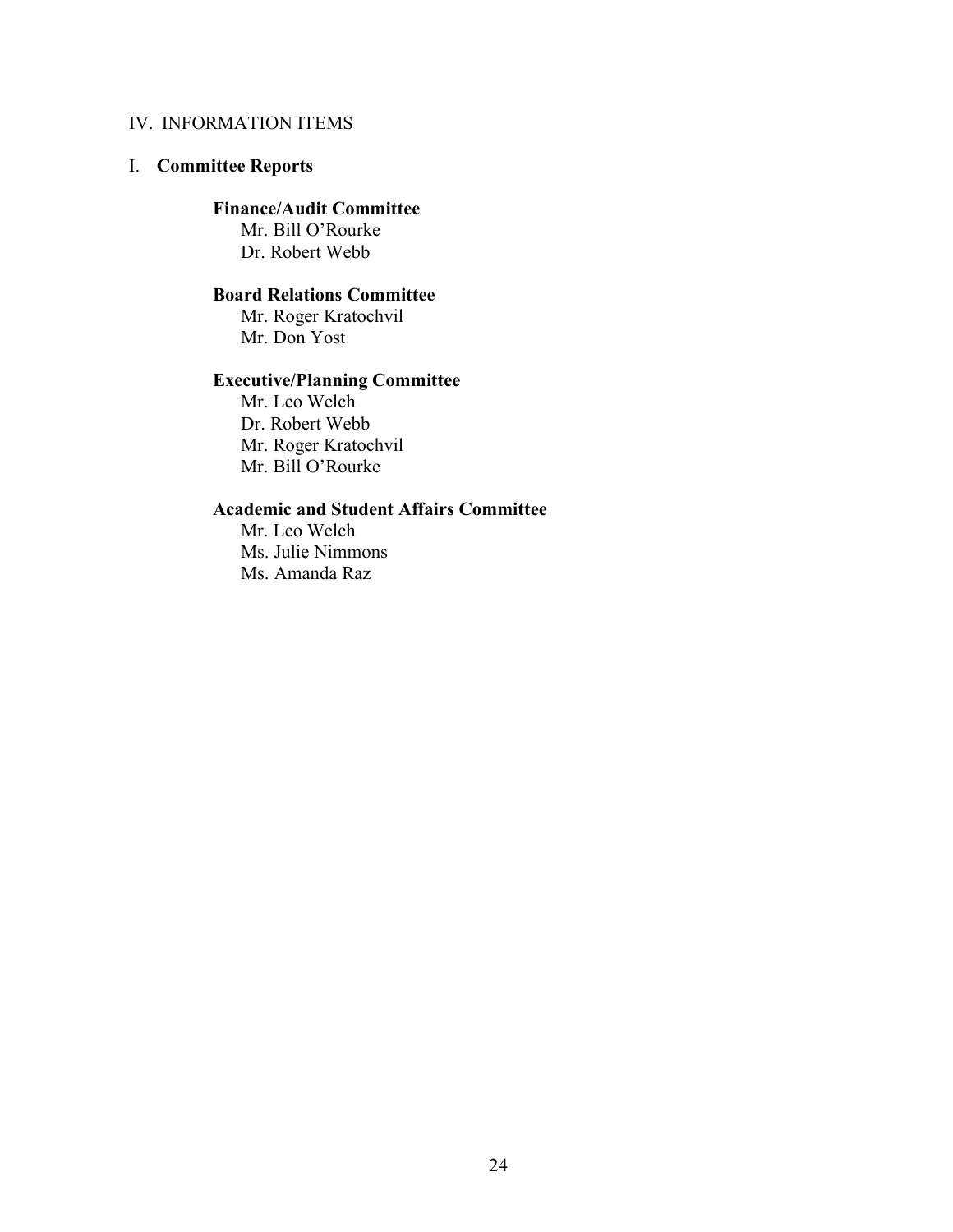# J. **University Highlights**

## **AROUND CAMPUS**

**Blair Hall restoration nets award.** In recognition of its work in the restoration of Blair Hall, KJWW Engineering Consultants of St. Louis, Mo., has been awarded the 2006 Excellence in Design Award from PM Engineer magazine. As a result, Blair Hall was featured on the magazine's November 2006 cover, and a lengthy story with photos was included inside.

**Veterans honored with ceremony.** EIU hosted a Veterans Day celebration in front of Old Main for the first time in recent memory. A crowd including more than 100 veterans from a range of military branches, wars and conflicts turned out to show their support for those who served in the past and those currently serving in the Armed Forces. The ceremony honored veterans with a 21 gun salute, as well as a presentation of a wreath and the playing of taps. EIU President Lou Hencken said it was time the university brought back the tradition. "The university needed to do more to celebrate the veterans on campus," Hencken said. Alex Oakley, a Marine from Mattoon, returned from Iraq Oct. 30, and said it was nice to see a good turnout. "It was a great ceremony," Oakley said. "It's very important to honor veterans of all age groups."

*– Journal Gazette/Times-Courier*

**Payroll prepares to switch to Banner.** A major Banner/EISE project milestone is fast approaching, as EIU's payroll system is to switch to the Banner system this month. The first paychecks in January 2007 will be the first ones run through the Banner system, but most employees shouldn't notice many differences, other than some slight changes in their pay stubs. This fall semester, employees from benefits, payroll and human resources have conducted a large amount of testing to make sure the transition goes smoothly. "To say that everyone on the team has put in a lot of work and overtime, a lot of sweat and blood, would truly be an understatement," said Linda Holloway, assistant director of Payroll & Benefits. "That we've met this project deadline on time speaks well of the team. Everyone has stepped up to the plate."

# **FACULTY/STAFF HAPPENINGS**

**EIU Faculty Development program receives national award.** Too often, universities' new faculty members arrive at an unfamiliar campus feeling lost and completely on their own. But at EIU, a rapidly growing Faculty Development program reaches out to new employees to encourage and support them in all facets of their lives, professional and personal. The program, which started forming in 2002, has been so revolutionary that it was one of only eight institutions to be awarded a 2006 Innovation Award from the Professional and Organizational Development Network. Specifically, the award lauded EIU's new-faculty orientation program and its "wholesome professor" theme, as well as its Faculty Appreciation Day event. "It's an honor that our work has been recognized, because it has been a collaborative effort from a group of tenacious, dedicated and supportive administrators, faculty and staff to better serve our students," said Mildred Pearson, director of EIU Faculty Development. "This award honors the entire EIU family."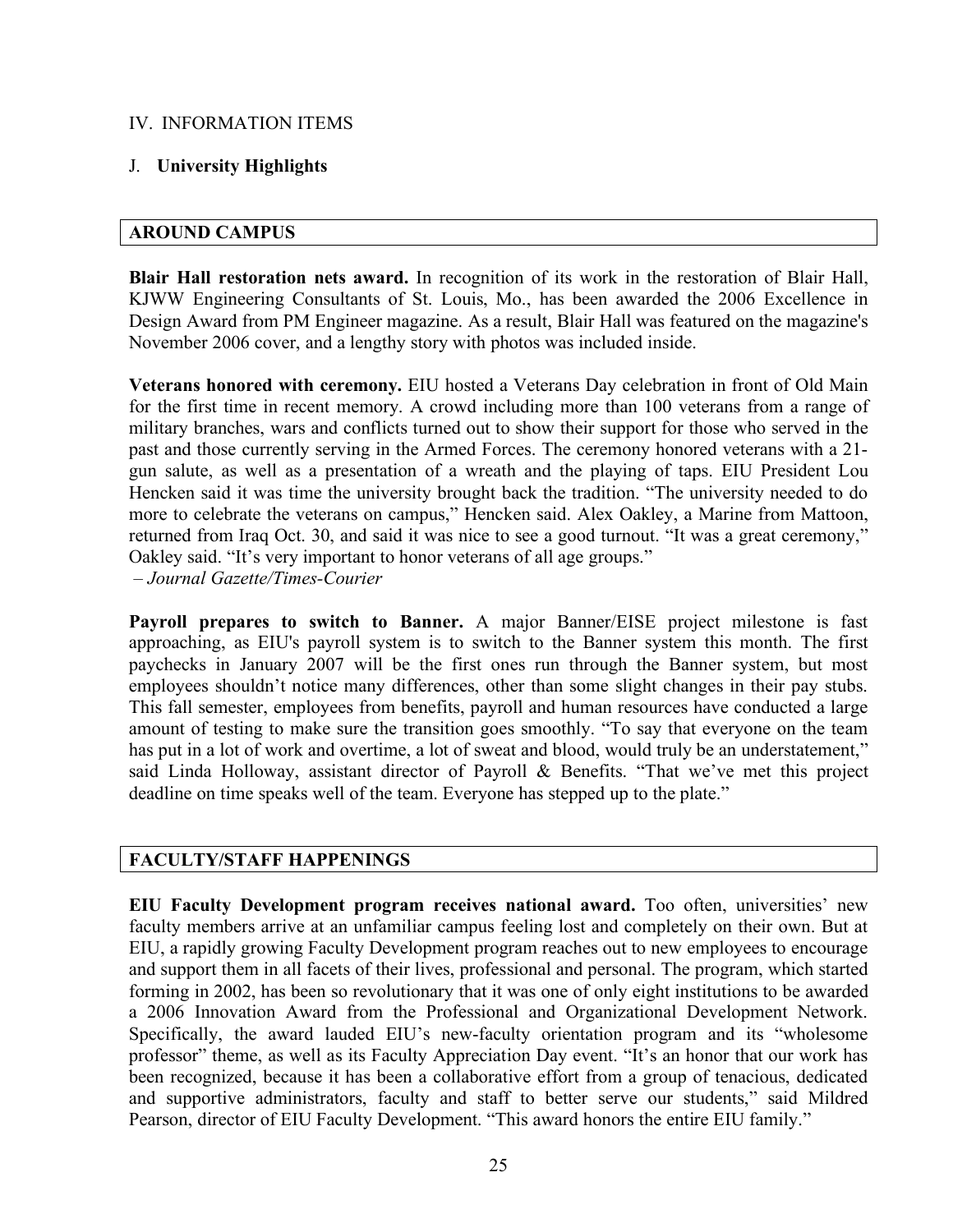### J. **University Highlights (Cont.)**

**Painter featured on CBS's 'The Early Show.'** James Painter, chair of EIU's School of Family and Consumer Sciences, appeared on CBS's "The Early Show" on Dec. 1, thanks to Katie Couric's interest in his research on food portions. CBS had originally planned to do a segment on Painter's "Portion Size Me" documentary last November, but the piece never aired. But when Couric, the new anchor of "CBS Evening News," started doing a series on obesity, she remembered Painter's story and had "The Early Show" track him down. He was flown to New York for the interview session, which included on-camera re-creations of some of his studies involving people's food-portion perceptions.

#### **ALUMNI ACTIVITIES**

**Romo takes reins of Dallas Cowboys, captures nation's attention.** Since being named the Dallas Cowboys' starting quarterback on Oct. 31, Tony Romo '02 has breathed new life into the team, leading it to several victories and tying the franchise record by throwing five touchdown passes during the Cowboys' Thanksgiving win over Tampa Bay. For up-to-date information, see "The Tony Romo Watch" at http://www.eiupanthers.com.

**Cross country alumni establish memorial scholarship.** To honor the memory of a special friend and teammate, former members of EIU's cross country team have established the Walter L. Crawford Memorial Distance Running Scholarship. Crawford's story includes dropping out of EIU to join the Marines, then returning to complete a degree and compete on the cross country team; running 60-plus-mile races and becoming one of the nation's best distance runners; and devoting his life to teaching troubled inner-city youth. In the end, Crawford fought a paralyzing neurodegenerative disorder – amyotrophic lateral sclerosis, also known as Lou Gehrig's disease – with his characteristic strength, tenacity and dignity. Crawford died in August at the age of 57. The scholarship is an excellent way "to honor his memory and the ways in which he encouraged the EIU distance running family," said Tom Woodall, Crawford's coach at EIU.

### **FOCUS ON ATHLETICS**

**Panthers make football playoffs.** Competing as an at-large entry in the NCAA Division I playoffs, EIU lost its first-round game to Illinois State University, 24-13, at O'Brien Stadium on Nov. 25. It was the Panthers' fifth playoff appearance since the 2000 season. EIU finished the regular season at 8-4 and was co-champion of the Ohio Valley Conference at 7-1 in league play.

**Spoo returns to lead the Panthers.** After missing the 2006 football season to recover from a medical procedure, long-time EIU head football coach Bob Spoo has returned to his full-time duties. In his two decades at EIU, Spoo has coached five future NFL quarterbacks. Spoo, the winningest active coach in the Ohio Valley Conference, has won four league titles and made eight NCAA football championship playoff appearances. EIU has been successful both on and off the field with 40 All-Americans on the field and numerous Academic All-Region honorees. The Panthers have also had four Academic All-Americans under Spoo's leadership.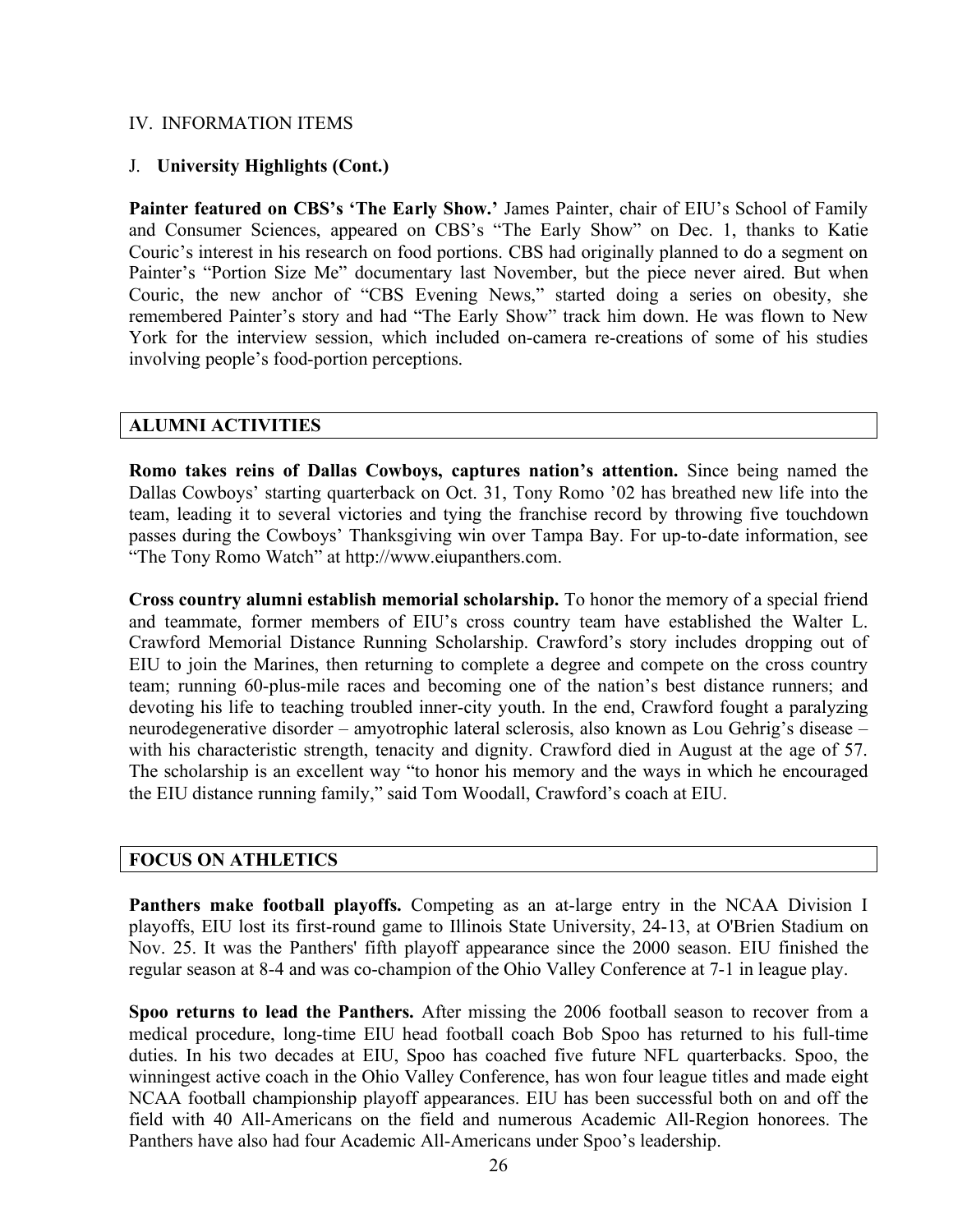# K. **Other Matters**